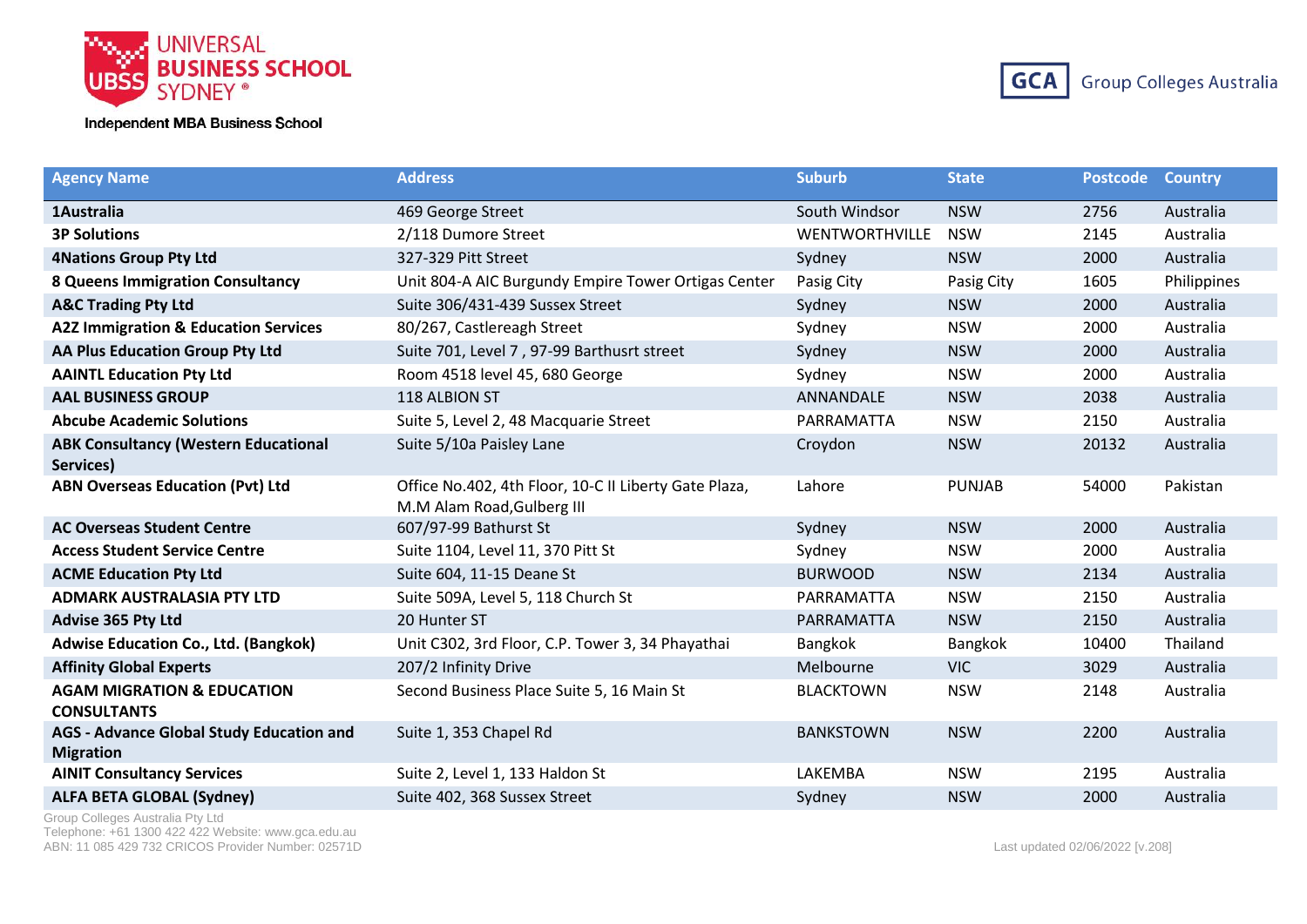



| Alfa Beta Institute Pvt. Ltd.                                                       | Level 2, Alfa Beta Complex                                                                              | Kathmandu                                              | Bagmati    | 977    | Nepal     |
|-------------------------------------------------------------------------------------|---------------------------------------------------------------------------------------------------------|--------------------------------------------------------|------------|--------|-----------|
| <b>AMAFHH GROUP PTY LTD</b>                                                         | 3/39, MARION STREET                                                                                     | PARRAMATTA                                             | <b>NSW</b> | 2150   | Australia |
| Aomei Pty Ltd (Trading as Mackellar Syd<br><b>Education &amp; Migration Centre)</b> | 601/431-439 Sussex                                                                                      | Sydney                                                 | <b>NSW</b> | 2000   | Australia |
| <b>Apex International Education and Migration</b><br><b>Service</b>                 | Level-3,478 George Street                                                                               | Sydney                                                 | <b>NSW</b> | 2000   | Australia |
| <b>APOLLO INTERNATIONAL PTY LTD</b>                                                 | Level 1, 105 Railway St                                                                                 | <b>ROCKDALE</b>                                        | <b>NSW</b> | 2216   | Australia |
| <b>Apply4study (Dynamic Learning Partners Pty</b><br>Ltd)                           | Suite 8, 2 Auburn Road                                                                                  | <b>AUBURN</b>                                          | <b>NSW</b> | 2144   | Australia |
| <b>Aptitude Migration Pty Ltd</b>                                                   | Level 1, Office 3, 37 Queen Street                                                                      | <b>AUBURN</b>                                          | <b>NSW</b> | 2144   | Australia |
| <b>Aryan Higherstudy Consultants Pvt Ltd</b>                                        | D 112 PANCHSHEEL ENCLAVE ALLY                                                                           | <b>EW DELHI</b><br>PANCHSHEEL<br><b>ENCLAVE 110017</b> | New Delhi  | 110017 | India     |
| <b>Asaan Education Consultants</b>                                                  | Office #4,2nd Floor, Ittifagmanzic                                                                      | Islamiacollege<br><b>Road Sialkot</b>                  | Punjab     | 51310  | Pakistan  |
| <b>Asia Pacific Group</b>                                                           | Level 10, 276 Flinders Street                                                                           | <b>MELBOURNE</b>                                       | <b>VIC</b> | 3000   | Australia |
| <b>Asian Education Consultants</b>                                                  | G.T Road, Opposite old fruit market                                                                     | Gujrat                                                 | Punjab     | 50700  | Pakistan  |
| <b>Aus Student Center Pty Ltd</b>                                                   | Suite 99, Level 4, 515 Kent St                                                                          | <b>SYDNEY</b>                                          | <b>NSW</b> | 2000   | Australia |
| <b>AusBank Overseas Students Consultant</b>                                         | Suite 403, Crown Square, Block 13-A, Near Usmania<br>Restaurant, Gulshan-e-Iqbal, Main University Road, | Karachi                                                | Karachi    | 75300  | Pakistan  |
| <b>Ausbeyond Student Services Pty Ltd</b>                                           | SUITE 407, 83 YORK Street                                                                               | SYDNEY                                                 | <b>NSW</b> | 2000   | Australia |
| <b>AUSDREAM INTERNATIONAL PTY LTD</b>                                               | 503/60 York St                                                                                          | <b>SYDNEY</b>                                          | <b>NSW</b> | 2000   | Australia |
| <b>AUSGATEWAY PTY LTD</b>                                                           | Suite 614, Level 6, 343 Little Collins Street                                                           | Melbourne                                              | <b>VIC</b> | 3000   | Australia |
| <b>Ausmotive Group Pty Ltd</b>                                                      | Suite 107, 451 Pitt St                                                                                  | <b>SYDNEY</b>                                          | <b>NSW</b> | 2000   | Australia |
| <b>AUSRICH BUSINESS CONSULTING PTY. LTD.</b>                                        | 4/80 Edinburgh Road                                                                                     | Marrickville                                           | <b>NSW</b> | 2204   | Australia |
| <b>AUSS GLOBAL STUDY PTY LTD</b>                                                    | 5/21 GEORGE STREET PARRAMATTA. NSW                                                                      | Sydney                                                 | <b>NSW</b> | 2000   | Australia |
| <b>Aussie Consultants</b>                                                           | Suite G4 Al Najeebi Centre, Near Meena Bazar Block 3<br>F.B Area, Karimabad Mall                        | Karachi                                                | Sindh      | 75950  | Pakistan  |
| <b>Aussie New Zea Migration &amp; Education</b>                                     | 118, Lyndarum Drive, Epping                                                                             | Melbourne                                              | <b>VIC</b> | 3076   | Australia |

## **Consultancy**

Group Colleges Australia Pty Ltd Telephone: +61 1300 422 422 Website: www.gca.edu.au ABN: 11 085 429 732 CRICOS Provider Number: 02571D Last updated 02/06/2022 [v.208]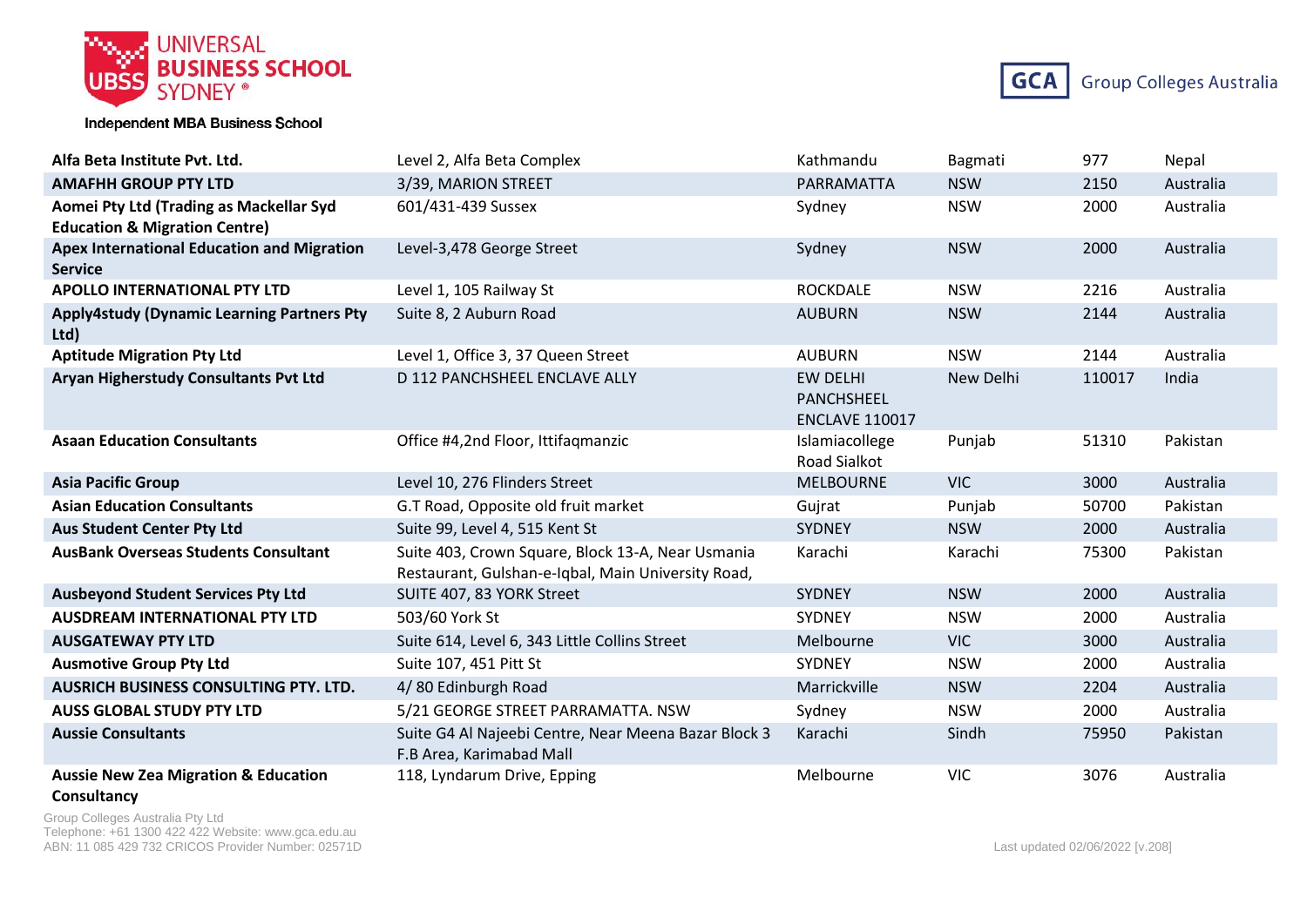



| <b>Aussie-Asean Education &amp; Immigration</b>                      | 909 Level 9, 365 Little Collin Street        | Melbourne             | <b>VIC</b>       | 3000  | Australia |
|----------------------------------------------------------------------|----------------------------------------------|-----------------------|------------------|-------|-----------|
| <b>Services</b><br><b>Aussieglobe Education and Migration (AGEM)</b> | Suite 604, Level 6/379-383 Pitt              | Sydney                | <b>NSW</b>       | 2000  | Australia |
| <b>Aussizz Group</b>                                                 | Suite 2, Level 1/350 Kent St, Sydney ST      |                       | <b>NSW</b>       | 2000  | Australia |
| <b>Aust Joy</b>                                                      | 111/33 Ultimo Rd.                            | Sydney                | <b>NSW</b>       | 2000  | Australia |
| <b>Austlink Education Group Pty Ltd</b>                              | 1316/87-89 Liverpool St                      | Sydney                | <b>NSW</b>       | 2000  | Australia |
| <b>AusTop Education Centre</b>                                       | Suite 15, Level 15, 327-329 PittSt           | Sydney                | <b>NSW</b>       | 2000  | Australia |
| <b>Austpro Migration Advisory Pty Ltd</b>                            | 17A Mills ST                                 | <b>CANNINGTON</b>     | <b>WA</b>        | 6107  |           |
|                                                                      |                                              |                       |                  |       | Australia |
| <b>Australia Education Pty Ltd</b>                                   | Suite 110, Level 1, 250 Pitt St              | Sydney                | <b>NSW</b>       | 2000  | Australia |
| Australia International Pacific Education and<br><b>Migration</b>    | 1610 World Tower 87-89 Liverpool Street      | Sydney                | <b>NSW</b>       | 2000  | Australia |
| <b>AUSTRALIA PATHWAY CONSULTING</b>                                  | Level 24, 570 Bourke Street                  | <b>MELBOURNE</b>      | <b>VIC</b>       | 3000  | Australia |
| <b>Australia Study Options</b>                                       | Suite 4, Level 1, 358 Lonsdale St            | <b>MELBOURNE</b>      | <b>VIC</b>       | 3000  | Australia |
| <b>Australian College Information Centre - ACIC</b>                  | Level 5 HSBC Centre 580 George Street        | Sydney                | <b>NSW</b>       | 2000  | Australia |
| <b>AUSTRALIAN EDUCATION ADVISORY</b><br><b>SERVICES</b>              | 28/2 O'connell Street                        | Parramatta            | <b>NSW</b>       | 2150  | Australia |
| <b>Australian Integrity Group Pty Ltd</b>                            | Suite 301, 191 Clarence St                   | SYDNEY                | <b>NSW</b>       | 2000  | Australia |
| <b>Australian Study and Visa Services Pty Ltd</b>                    | Level 1 Suite 50, 188 Newcastle Street       | Northbridge           | <b>WA</b>        | 6003  | Australia |
| <b>AUSUCCESS EDUCATION PTY LTD</b>                                   | 1.03-1.04/309 Pitt St                        | SYDNEY                | <b>NSW</b>       | 2000  | Australia |
| <b>AUZEA STAR EDUCATION AND MIGRATION</b>                            | 4/4 KENNETH AVE                              | <b>BAULKHAM HILLS</b> | <b>NSW</b>       | 2153  | Australia |
| <b>Avenue To Success</b>                                             | 126 Nguyen Thi, Minh Khai Street, District 3 | Ho Chi Minh City      | Ho Chi Minh City | 70000 | Vietnam   |
| <b>Awesome Migration and Education Centre Pty</b><br><b>Ltd</b>      | Shop 120-121, 8 Quay Street                  | Sydney                | <b>NSW</b>       | 2000  | Australia |
| <b>BABA EDUCATION CONSULTANCY</b>                                    | Suite 402, Level 4, 332-336 Pitt St          | Sydney                | <b>NSW</b>       | 2000  | Australia |
| <b>BADA EDUCATION CENTRE - SYDNEY</b>                                | Suite 202, Level 2, 630 George St            | Sydney                | <b>NSW</b>       | 2000  | Australia |
| <b>Bansal Education Group Pvt Ltd</b>                                | 18 Henry Street                              | Pakenham              | <b>VIC</b>       | 3000  | Australia |
| <b>Bao Chung International Education Company</b><br>(BINCO)          | 148 Trung Kinh St Cau Giay Dist              | Hanoi                 | Hanoi            |       | Vietnam   |
| <b>BASYA PTY LTD</b>                                                 | SUITE 715, 343 LITTLE COLLINS ST             | Melbourne             | <b>VIC</b>       | 3000  | Australia |

Group Colleges Australia Pty Ltd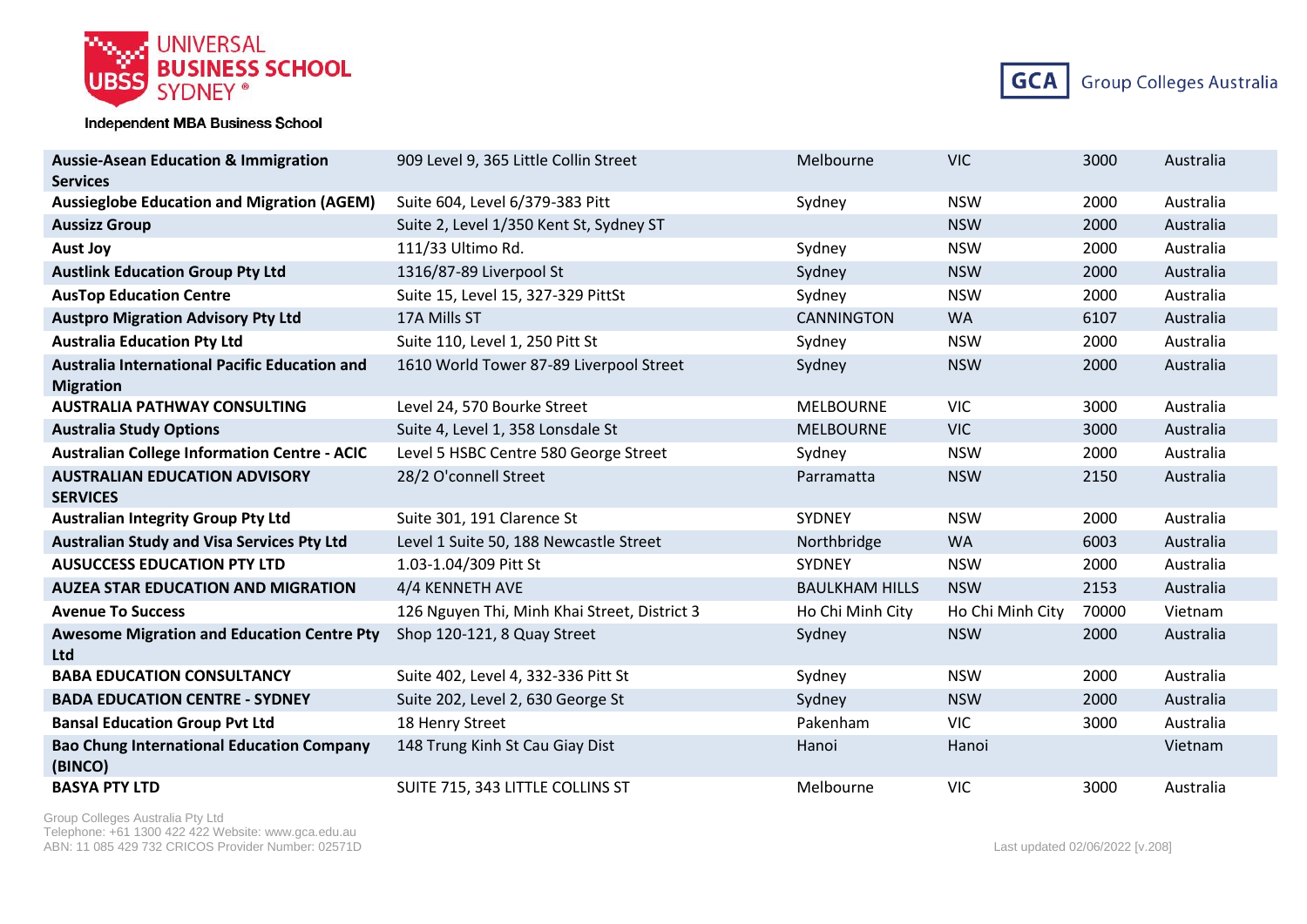



| <b>Benkins Pty Ltd</b>                                                           | Level 1, 15 Belmore St                                              | <b>BURWOOD</b> | <b>NSW</b> | 2134 | Australia |
|----------------------------------------------------------------------------------|---------------------------------------------------------------------|----------------|------------|------|-----------|
| <b>Best Way Consultancy</b>                                                      | Suite 303,431-439 Sussex Street                                     | Sydney         | <b>NSW</b> | 2000 | Australia |
| <b>Bizz Education Australia</b>                                                  | Suite 807 Level 8 368 Sussex Street                                 | Sydney         | <b>NSW</b> | 2000 | Australia |
| <b>BJ EDUCATION ONE</b>                                                          | Level 2, 300 George St                                              | SYDNEY         | <b>NSW</b> | 2000 | Australia |
| <b>Blue International</b>                                                        | No 33, Barrack Street                                               | Perth          | <b>WA</b>  | 6000 | Australia |
| <b>Blue Ocean Education</b>                                                      | No. 17, Trung Yen 12 Street Cau Giay District                       | Hanoi          | Hanoi      |      | Vietnam   |
| <b>BLUESKY IMMIGRATION</b>                                                       | Suite 302, Level 3, 661 George St                                   | Sydney         | <b>NSW</b> | 2000 | Australia |
| <b>BMW EDUCATIONAL CONSULTANCY</b>                                               | SUITE 3, LEVEL 1, 49 YORK STREET                                    | Sydney         | <b>NSW</b> | 2000 | Australia |
| <b>BN Global Consulting Services Pty. Ltd.</b>                                   | World Trade Centre, Level 10, Tower 4/611 Flinders<br><b>Street</b> | Melbourne      | <b>VIC</b> | 3005 | Australia |
| <b>Bowrain Consulting</b>                                                        | Suite 1, Level 2, 350 Collins Street                                | Melbourne      | <b>VIC</b> | 3000 | Australia |
| <b>Brainstorm Abroad Education and</b><br><b>Immigration Consultants PTY LTD</b> | Suite 301, 142 Clarence Street                                      | Sydney         | <b>NSW</b> | 2000 | Australia |
| <b>Bridge Blue Pty Ltd</b>                                                       | Suite 3, Level 2, 137-139 Bathurst Street                           | Sydney         | <b>NSW</b> | 2000 | Australia |
| <b>Bright Australia consulting</b>                                               | 7/168 Lonsdale ST                                                   | Melbourne      | <b>VIC</b> | 3000 | Australia |
| <b>Brighter Pty Ltd T/A Brighter Education</b>                                   | Suite 603, 405-411 Sussex St                                        | Sydney         | <b>NSW</b> | 2000 | Australia |
| <b>Business Leadership Institute</b>                                             | Suite 1, Level 5, 9 Wentworth St                                    | PARRAMATTA     | <b>NSW</b> | 2150 | Australia |
| <b>C Study Abroad Pty Ltd</b>                                                    | Suite 5, Level 1, 377-383 Sussex St                                 | Sydney         | <b>NSW</b> | 2000 | Australia |
| <b>Career Consultants Network (CCN)</b>                                          | Level 3, 478 George St                                              | Sydney         | <b>NSW</b> | 2000 | Australia |
| <b>CARRY U EDUCATION PTY LTD</b>                                                 | Suite 10.04 Level 10 307 Pitt St                                    | Sydney         | <b>NSW</b> | 2000 | Australia |
| <b>CECA (Career Education Consultancy</b><br>Australia)                          | Level 13, Citigroup Centre, 2 Park St                               | Sydney         | <b>NSW</b> | 2000 | Australia |
| <b>CHRISTIE MIGRATION AGENTS PTY LTD</b>                                         | 454 Collins Street                                                  | Melbourne      | <b>VIC</b> | 3000 | Australia |
| <b>Coach Education and Migration Services</b>                                    | 43B Haldon St                                                       | LAKEMBA        | <b>NSW</b> | 2195 | Australia |
| <b>Compass education and migration Pty Ltd</b>                                   | Unit 402, 630 George Street                                         | Sydney         | <b>NSW</b> | 2000 | Australia |
| <b>CONNECT 2 AUSTRALIA PTY LTD</b>                                               | Level 4, 95 Pitt Street                                             | SYDNEY         | <b>NSW</b> | 2000 | Australia |
| <b>Connect 360 Joint Stock Company</b>                                           | Level 9, 20 Thuy Khue St Tay Ho District                            | Hanoi          | Hanoi      |      | Vietnam   |
| Connect2Study                                                                    | 605/368 Sussex street                                               | Sydney         | <b>NSW</b> | 2000 | Australia |
| <b>CONNECTION STUDENT PTY LTD</b>                                                | 35/301 Castlereagh Street                                           | Sydney         | <b>NSW</b> | 2000 | Australia |

Group Colleges Australia Pty Ltd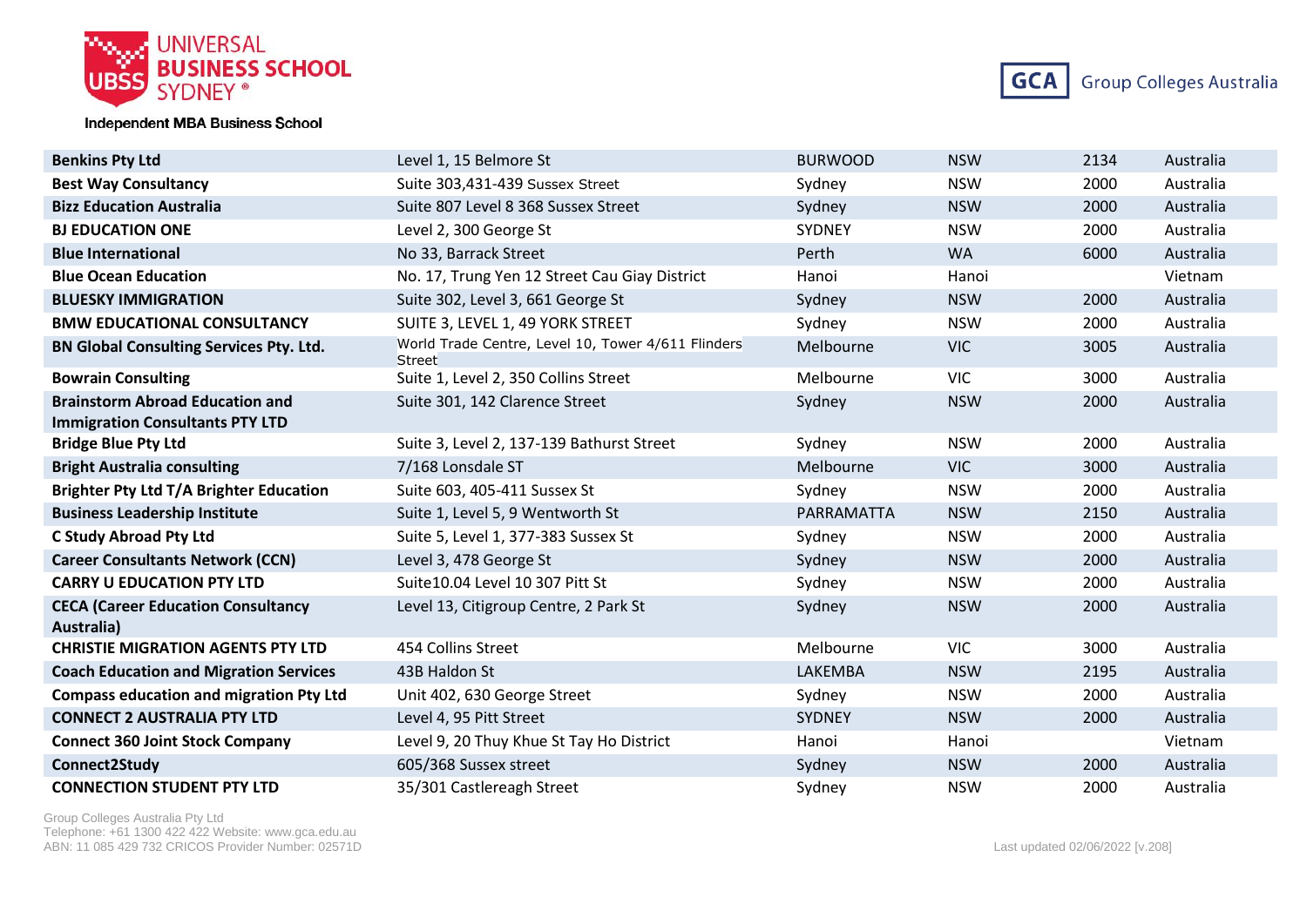



| <b>Cornerstone Global Consulting Group Pty Ltd</b>        | Level 11, 580 Collins Street                                                                                                                           | Melbourne       | <b>VIC</b> | 3000  | Australia |
|-----------------------------------------------------------|--------------------------------------------------------------------------------------------------------------------------------------------------------|-----------------|------------|-------|-----------|
| <b>COSMOS CONSULTANTS INTERNATIONAL PTY</b><br><b>LTD</b> | 13 Waring Cres                                                                                                                                         | <b>PLUMPTON</b> | <b>NSW</b> | 2761  | Australia |
| <b>D&amp;Z IMMI VISION PTY LTD</b>                        | Level 3, 120 Collins Street                                                                                                                            | Melbourne       | <b>VIC</b> | 3000  | Australia |
| <b>Danfe International Pty Ltd</b>                        | Suite 7, Level 3, 245 Castlereagh St                                                                                                                   | <b>SYDNEY</b>   | <b>NSW</b> | 2000  | Australia |
| <b>DE 1 CONSULTANCY</b>                                   | 10/30 RAYMOND RD                                                                                                                                       | Bankstown       | <b>NSW</b> | 2200  | Australia |
| <b>Decent Education Consultants (Pvt.) Ltd.</b>           | Office 306, 3rd Floor, Dubai Plaza. 6th Road Square,<br>Murree Road 44000 PAKISTAN Office 306, 3rd Floor,<br>Dubai Plaza, 6th Road Square, Murree Road | Rawal Pindi     | Punjab     | 44000 | Pakistan  |
| <b>Destination Australia</b>                              | Office# A-5, Haider Plaza, Bolck 5, Rashid Minhas Road<br><b>RD</b><br>GULSHAN-E-IQBAL Sindh                                                           | Sindh           | Sindh      | 75300 | Pakistan  |
| <b>Discover Matrix Pty Ltd</b>                            | Suite 6, Level 5, 118 Queen Street                                                                                                                     | Melbourne       | <b>VIC</b> | 3000  | Australia |
| <b>DJ Student Services</b>                                | 4&5/91 Aberdeen Street                                                                                                                                 | Sydney          | <b>WA</b>  | 6003  | Australia |
| DK Science & Learning International Student<br>Centre     | Suite 605 Level 6 405-411 Sussex Street                                                                                                                | Sydney          | <b>NSW</b> | 2000  | Australia |
| <b>DN&amp;NT International Student Services</b>           | 1st Floor, 313 Illawara Road,                                                                                                                          | Marrickville    | <b>NSW</b> | 2204  | Australia |
| <b>Dream Way Migration and Education Service</b>          | 2/422 Benhiam Street                                                                                                                                   | Calamvale       | QLD        | 4116  | Australia |
| <b>DSS Education</b>                                      | 534C Le Van Sy Street, Ward 14, District 3                                                                                                             | Ho Chi Minh     |            |       | Viet Nam  |
| <b>DULLAT EDUCATION GROUP</b>                             | <b>55 PARFITT ROAD</b>                                                                                                                                 | WANGARATTA      | <b>VIC</b> | 367   | Australia |
| <b>E-colink International Pty Ltd</b>                     | Suite 511, Level 5, 321 Pitt St                                                                                                                        | SYDNEY          | <b>NSW</b> | 2000  | Australia |
| <b>ED Bridge</b>                                          | Suite #12, 1st Floor, Ghuman Trade Centre, Satellite<br>Town                                                                                           | Sargodha        | Punjab     | 40100 | Pakistan  |
| <b>EDI Global Education Group Pty Ltd.</b>                | Suit 202, 110 Church Street                                                                                                                            | PARRAMATTA      | <b>NSW</b> | 2150  | Australia |
| <b>EDP Overseas Pty Ltd</b>                               | Level 15, 60 Station Street                                                                                                                            | PARRAMATTA      | <b>NSW</b> | 2150  | Australia |
| <b>Edu Global Unlimited</b>                               | 569 Little Collins Street,                                                                                                                             | Melbourne       | <b>VIC</b> | 3000  | Australia |
| <b>Edu Pathways Group Pty Ltd</b>                         | Level 13,474 Flinders St.                                                                                                                              | Melbourne       | <b>VIC</b> | 3000  | Australia |
| <b>Educab Education &amp; Migration Services</b>          | Suite 105, 102-120 Railway Street                                                                                                                      | Rockdale        | <b>NSW</b> | 2216  | Australia |

Group Colleges Australia Pty Ltd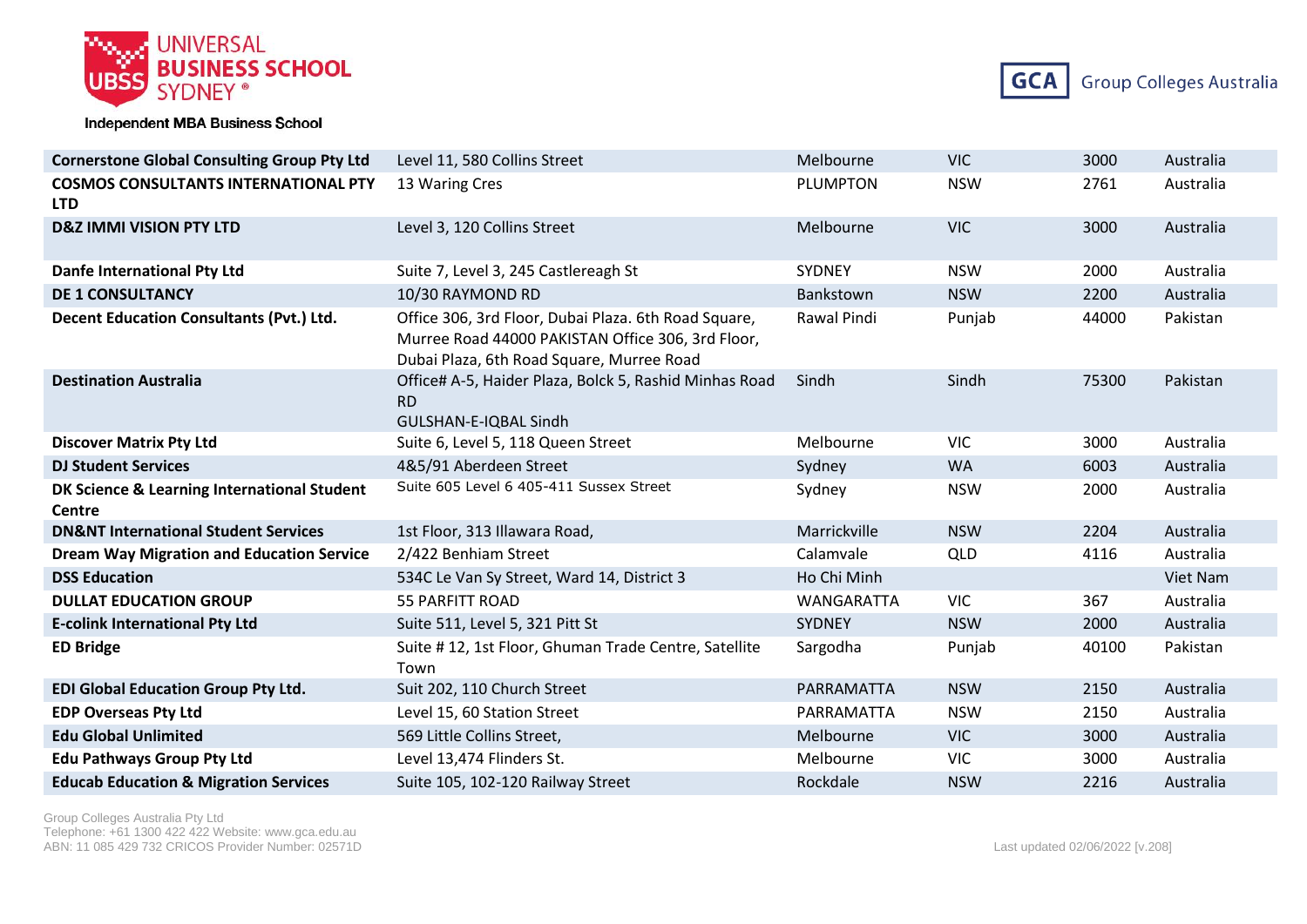



| <b>Educare Education &amp; Migration</b>                                  | Suite 508, 368 Sussex street                 | Sydney                | <b>NSW</b> | 2000  | Australia |
|---------------------------------------------------------------------------|----------------------------------------------|-----------------------|------------|-------|-----------|
| <b>EDUCATION CONNECT</b>                                                  | Suite-403A, Level-4, 368 Sussex Street       | <b>SYDNEY</b>         | <b>NSW</b> | 2000  | Australia |
| <b>Education Hub of Australia Pty Ltd</b>                                 | 143A Fullagar Rd                             | <b>WENTWORTHVILLE</b> | <b>NSW</b> | 2145  | Australia |
| <b>Educen Advice Services</b>                                             | 49 Caratel Crescent CRES                     | <b>MARAYONG</b>       | <b>NSW</b> | 2148  | Australia |
| <b>Eduhub Global PTY.LTD.</b>                                             | Suite 104, Level1, 83 York Street            | Sydney                | <b>NSW</b> | 2000  | Australia |
| <b>Edunetwork Australia</b>                                               | Level 20, Tower 2 Darling Park 201 Sussex St | Sydney                | <b>NSW</b> | 2000  | Australia |
| <b>Edurise Education and Visa Services</b>                                | Suite 301, Level 3, 368 Sussex Street        | Sydney                | <b>NSW</b> | 2000  | Australia |
| <b>EdWizz International Education and Migration</b><br><b>Consultants</b> | Suite No.1, 56 Gillies St                    | LAKEMBA               | <b>NSW</b> | 2195  | Australia |
| <b>EEVS SYDNEY PTY LTD</b>                                                | Level 6, 263 Clarence St                     | Sydney                | <b>NSW</b> | 2000  | Australia |
| <b>Elegance Education Consultancy Pty Ltd</b>                             | <b>8 TREETON DRIVE</b>                       | <b>WOLLERT</b>        | <b>VIC</b> | 3750  | Australia |
| <b>Elite Immigration Consultancy Australia</b>                            | Level 21 207 Kent Street                     | Sydney                | <b>NSW</b> | 2000  | Australia |
| <b>Embark Group Australia Pty Ltd</b>                                     | Level-3/478 George Street                    | Sydney                | <b>NSW</b> | 2000  | Australia |
| <b>EMI International</b>                                                  | Suite 1, Level 6, 383 Sussex Street          | Sydney                | <b>NSW</b> | 2000  | Australia |
| <b>EMK GLOBAL PTY LTD</b>                                                 | Suite 2, Level 3, 58 Kitchener PDE           | <b>BANKSTOWN</b>      | <b>NSW</b> | 2200  | Australia |
| <b>Empire International Education &amp; Visa</b><br><b>Services</b>       | Suite 103, Level 1, 332 Pitt Street          | Sydney                | <b>NSW</b> | 2000  | Australia |
| <b>Endeavour Education Consultants Pty Ltd</b>                            | Level 1, 470 Collins Street                  | Melbourne             | <b>VIC</b> | 3000  | Australia |
| <b>Eplanet Global</b>                                                     | Suite 504A, 32 York Street                   | Sydney                | <b>NSW</b> | 2000  | Australia |
| <b>Eragon International</b>                                               | Suit No:8, National Plaza, Satellite town    | Rawalpindi            | Punjab     | 46000 | Pakistan  |
| <b>ESI Global Services Pty Ltd</b>                                        | 9/155 Castlereagh Street                     | Sydney                | <b>NSW</b> | 2000  | Australia |
| <b>Eway Global Pty Ltd</b>                                                | 15/1 Railway Parade                          | <b>BURWOOD</b>        | <b>NSW</b> | 2134  | Australia |
| <b>Express Study Solution</b>                                             | 71 Vaughan Street                            | Lidcombe              | <b>NSW</b> | 2141  | Australia |
| <b>EZ Education Group Pty Ltd</b>                                         | Suite 1316, 87-89 Liverpool ST               | Sydney                | <b>NSW</b> | 2000  | Australia |
| <b>Fair Advisors In Training &amp; Education</b>                          | A-173/4, Street No. 6, Shah Wali Colony LAN  | Wah Cantt             | Punjab     | 47040 | Pakistan  |
| <b>FAST MIGRATION PTY LTD</b>                                             | SUITE 87, 8-24 KIPPAX STREET                 | <b>SURRY HILLS</b>    | <b>NSW</b> | 2010  | Australia |
| <b>Fast Track Consultancy Pty Ltd</b>                                     | 7/96-98 Wigram Street                        | Harris Park           | <b>NSW</b> | 2150  | Australia |
| <b>First Choice Visa and Education Service</b>                            | 1/61-67 Haldon St                            | LAKEMBA               | <b>NSW</b> | 2195  | Australia |

Group Colleges Australia Pty Ltd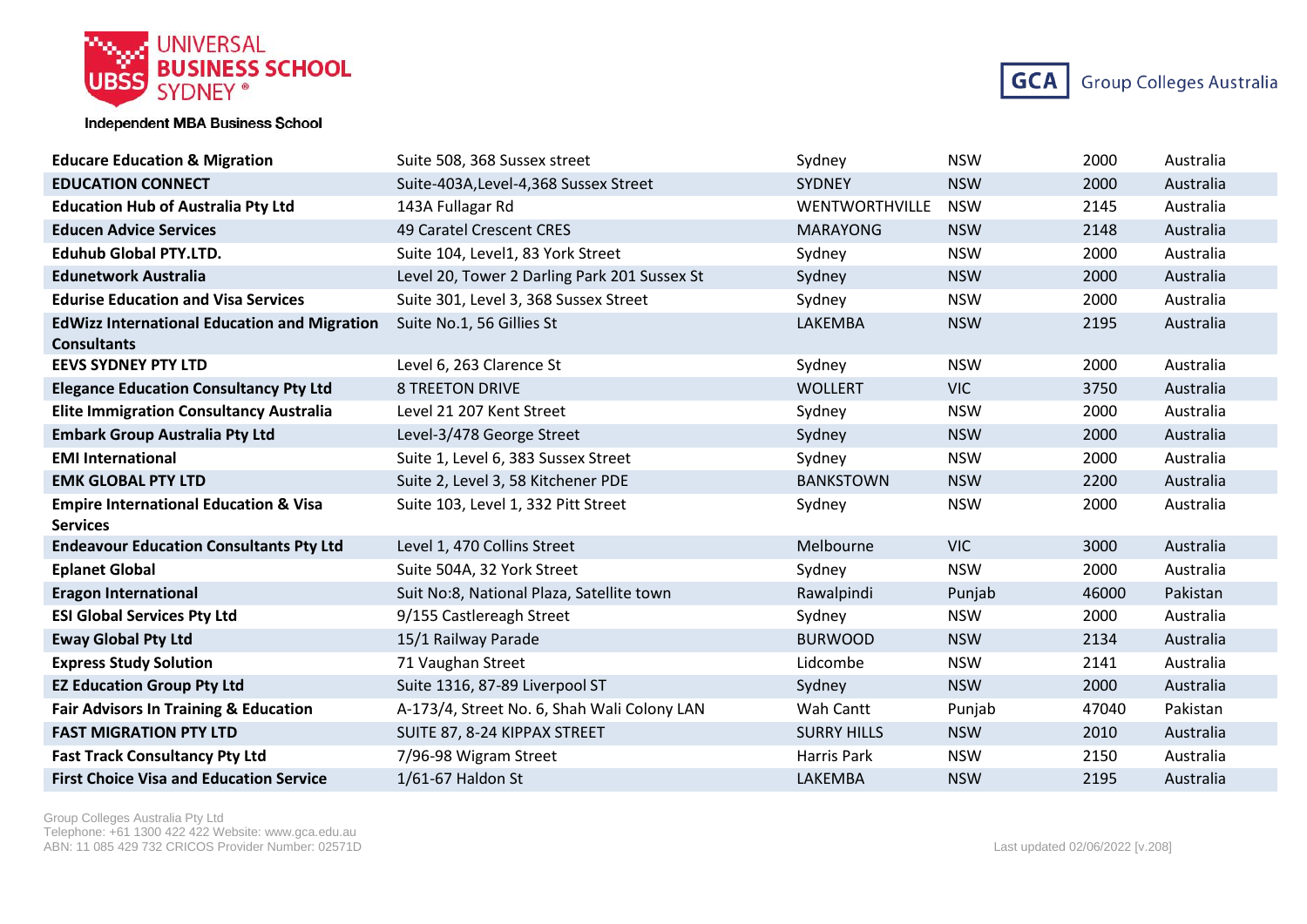



| <b>First One Education Pty Ltd</b>                             | Suite 903, Level 9 307 Pitt Street           | Sydney           | <b>NSW</b> | 2000  | Australia |
|----------------------------------------------------------------|----------------------------------------------|------------------|------------|-------|-----------|
| <b>Five Eyes International Pty Ltd</b>                         | Suite 16, Level 2, 27 Hunter St              | Parramatta       | <b>NSW</b> | 2150  | Australia |
| <b>Fortrust Education Services</b>                             | Level 3, 393 George ST                       | Sydney           | <b>NSW</b> | 2000  | Australia |
| <b>Fortune Point Pty Ltd</b>                                   | Suite 2, Level 2, 28 Patrick Street          | Blacktown        | <b>NSW</b> | 2148  | Australia |
| <b>FR International Culture &amp; Education</b>                | Suite 504, 368 Sussex Street                 | Sydney           | <b>NSW</b> | 2000  | Australia |
| <b>Exchange Centre</b>                                         |                                              |                  |            |       |           |
| FTI CONSULTANTS (PRIVATE) LIMITED                              | 25 Jinnah Stadium                            | Gujranwala       | Punjab     | 52240 | Pakistan  |
| <b>Fusion OZ Pty Ltd</b>                                       | Suite 803, Level 8, 32 York St               | Sydney           | <b>NSW</b> | 2000  | Australia |
| <b>Fustrillion Pty Ltd</b>                                     | 792 Burwood Rd                               | Camberwell       | <b>VIC</b> | 3124  | Australia |
| <b>FUTURE FIRST MIGRATION AND EDUCATION</b><br><b>SERVICES</b> | World Square Suite 25 650 George St          | Sydney           | <b>NSW</b> | 2000  | Australia |
| <b>G.E.C Global Consultation Pty Ltd</b>                       | 701/368 Sussex Street                        | Sydney           | <b>NSW</b> | 2000  | Australia |
| <b>Gallops Eduservices</b>                                     | 7/35 CLARENCE ST                             | Sydney           | <b>NSW</b> | 2000  | Australia |
| <b>GAMBA MIGRATION PTY LTD</b>                                 | LEVEL 7, 575 BOURKE STREET                   | Melbourne        | <b>VIC</b> | 3000  | Australia |
| <b>GCA SS Sydney</b>                                           | Level 10, 233 Castlereagh Street             | Sydney           | <b>NSW</b> | 2000  | Australia |
| <b>Giant Star International Education Services</b>             | Suite 54, Level 5, 104 Bathurst St           | Sydney           | <b>NSW</b> | 2000  | Australia |
| <b>Global Consulting And Business Services</b>                 | Suite 2.02 level 2, 100 Clarence Street ST   | Sydney           | <b>NSW</b> | 2000  | Australia |
| <b>Global Education &amp; Immigration Centre</b>               | Suite 309. 401 Sussex Street                 | <b>SYDNEY</b>    | <b>NSW</b> | 2000  | Australia |
| <b>Global Education &amp; Migration Solutions</b>              | 1 Mona Street                                | Bankstown        | <b>NSW</b> | 2200  | Australia |
| <b>Global Education and Marketing Solutions</b>                | Ground Floor, 600 Collins St                 | <b>MELBOURNE</b> | <b>VIC</b> | 3000  | Australia |
| <b>Global Education and Visa</b>                               | Level 1, Suite 3, 522 Princes HWY            | <b>ROCKDALE</b>  | <b>NSW</b> | 2216  | Australia |
| <b>Global Mark Education and Visa Services</b>                 | 149b Liverpool Street                        | Tasmania         | <b>TAS</b> | 7000  | Australia |
| <b>Global Student Services</b>                                 | Suite 8, Level 4, 377-383 Sussex St          | Sydney           | <b>NSW</b> | 2000  | Australia |
| <b>Global Study Partners Pty Ltd</b>                           | Level 2, 11 York Street                      | Sydney           | <b>NSW</b> | 2000  | Australia |
| <b>Global Visa Melbourne</b>                                   | 601 Little Collins Street                    | <b>MELBOURNE</b> | <b>VIC</b> | 3000  | Australia |
| <b>Global Vision Consultancy Pty Ltd</b>                       | Suite 401, 368 Sussex St                     | SYDNEY           | <b>NSW</b> | 2000  | Australia |
| <b>GLOBALINK GROUP PTY LTD</b>                                 | Suite 702, Level 7, 97-99 Bathurst Street    | Sydney           | <b>NSW</b> | 2000  | Australia |
| <b>Globancy Pty Ltd</b>                                        | Suite 14, Level 15 Rialto Tower, 327 Pitt St | <b>SYDNEY</b>    | <b>NSW</b> | 2000  | Australia |

Group Colleges Australia Pty Ltd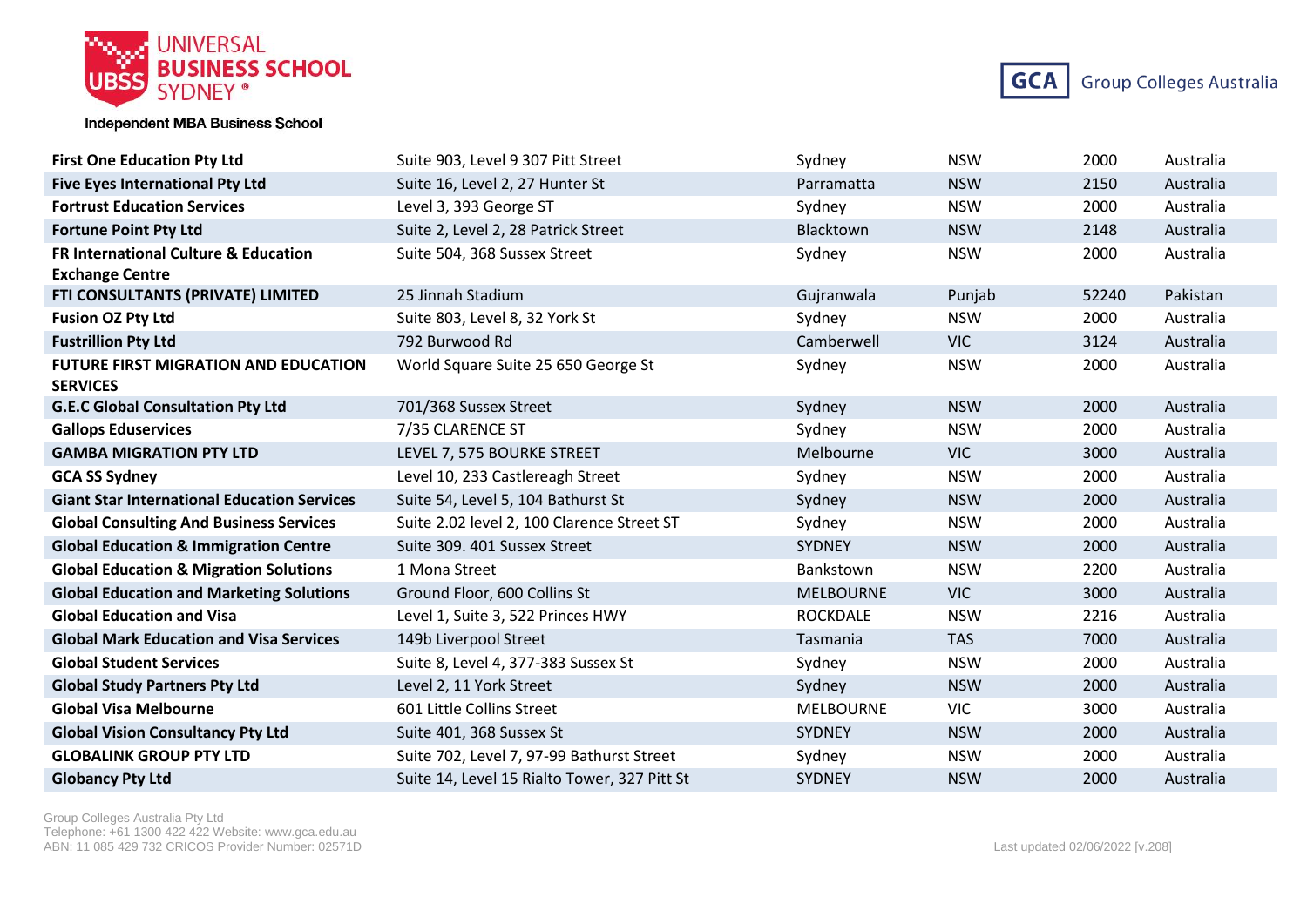



| <b>GLOBE EDUCATION MARKETING</b><br><b>CONSULTANTS P/L</b>                | A20, Level 2, 24 Lexington Drive                                 | <b>BELLA VISTA</b>               | <b>NSW</b> | 2153  | Australia |
|---------------------------------------------------------------------------|------------------------------------------------------------------|----------------------------------|------------|-------|-----------|
| <b>Good Way Education and Visa Services</b>                               | Suite 1 A7, Level 1, 410 Elizabeth street                        | <b>Surry Hills</b>               | <b>NSW</b> | 2010  | Australia |
| <b>Growpro Experience Pty Ltd</b>                                         | Level 2, 11 York St.                                             | Sydney                           | <b>NSW</b> | 2000  | Australia |
| <b>Harbour Migration</b>                                                  | 5/1 Station Road                                                 | Auburn                           | <b>NSW</b> | 2144  | Australia |
| <b>HBD Services</b>                                                       | Suite 3, 1st floor, 108 Haldon Street                            | Lakemba                          | <b>NSW</b> | 2195  | Australia |
| <b>HECT Education &amp; Migration</b>                                     | Suite 111, Level 1, 4-10 Goulburn Street                         | Sydney                           | <b>NSW</b> | 2000  | Australia |
| HIMA-AUS EDUCATION CONSULTANCY PTY<br><b>LTD</b>                          | Suite 601, 46 Market                                             | Sydney                           | <b>NSW</b> | 2000  | Australia |
| <b>HMMK Education Visa Services</b>                                       | 17 Haldon Street                                                 | Lakemba                          | <b>NSW</b> | 2195  | Australia |
| Horizon International (HP)                                                | 49 Shadman Mall office 501 502, 5th Floor Shadman<br>Market      | LAHORE                           | Lahore     | 54600 | Pakistan  |
| <b>Hub Education</b>                                                      | Suite 602, Level 6, 99 Bathurst Street                           | Sydney                           | <b>NSW</b> | 2000  | Australia |
| <b>IAE Edu Net</b>                                                        | Level 5, 250 Collins Street                                      | Melbourne                        | <b>VIC</b> | 3000  | Australia |
| <b>IEM Global Pty Ltd</b>                                                 | Suite 4530/ Level 45, World Square, 680 George Street            | Sydney                           | <b>NSW</b> | 2000  | Australia |
| <b>IEMC GLOBAL</b>                                                        | Suite 707, Level 7, 343 Little Collins St                        | Melbourne                        | <b>VIC</b> | 3020  | Australia |
| <b>IEN GLOBE AUSTRALIA PTY LTD</b>                                        | 1614/87-89 Liverpool St                                          | Sydney                           | <b>NSW</b> | 2000  | Australia |
| <b>IME ADVISORS PTY LTD</b>                                               | Suite 3, 4 Charles Street                                        | PARAMATTA                        | <b>NSW</b> | 2150  | Australia |
| <b>IMMI CENTRE PTY LTD</b>                                                | LEVEL 1, 4 RAILWAY PARADE                                        | <b>BURWOOD</b>                   | <b>NSW</b> | 2134  | Australia |
| <b>Immigration Master Pty Ltd</b>                                         | Shop1/32 Hassal St                                               | Parramatta                       | <b>NSW</b> | 2150  | Australia |
| <b>INFINITY MIGRATION SERVICES PTY LTD</b>                                | 6/61 Robinson St                                                 | Dandenong                        | <b>VIC</b> | 3175  | Australia |
| <b>Information Planet Pty Ltd</b>                                         | Level 3 484 Kent Street                                          | Sydney                           | <b>NSW</b> | 2000  | Australia |
| <b>INSPIRE EDUCATION CONSULTANCY PTY LTD</b>                              | 158 Bordeaux street, Eight Mile Plains                           | <b>Brisbane</b>                  | QLD        | 4113  | Australia |
| Institute of English for International Students<br>(IEIS)                 | Main PWD DR                                                      | <b>Federal Area</b><br>Islamabad | Punjab     | 44000 | Pakistan  |
| <b>International Migration &amp; Education Services</b><br>(IMES) Pty Ltd | Suite 1, 534-536 Princes Highway                                 | Rockdale                         | <b>NSW</b> | 2216  | Australia |
| <b>International Migration Consultants</b>                                | 1st Floor, Plaza No. 89, Main Commercial Road,<br>Cavalry Ground | Cantt, Lahore,<br>Punjab         | Lahore     | 54770 | Pakistan  |

Group Colleges Australia Pty Ltd Telephone: +61 1300 422 422 Website: www.gca.edu.au ABN: 11 085 429 732 CRICOS Provider Number: 02571D <br>
Last updated 02/06/2022 [v.208]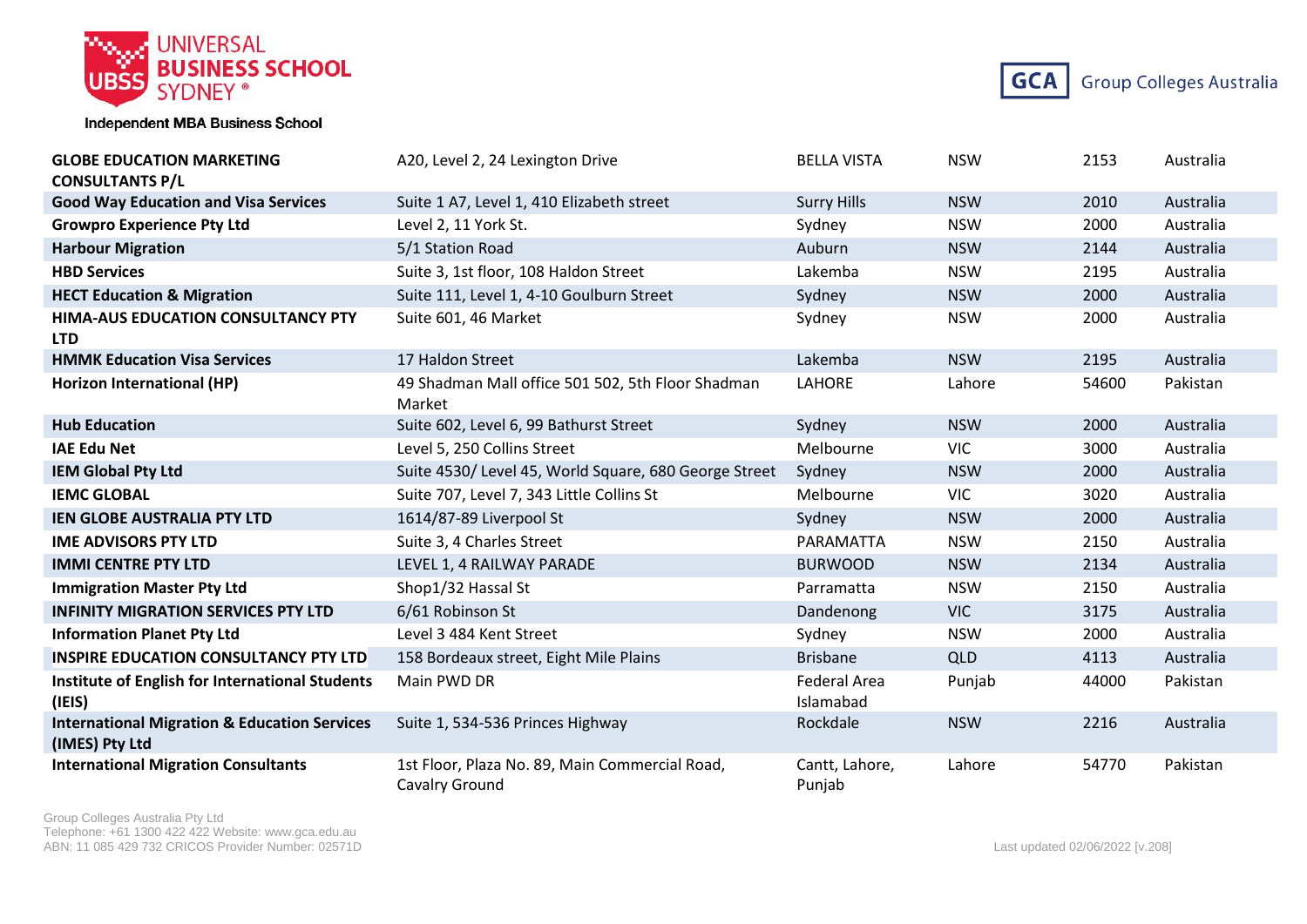



| <b>International Student Educational-Migration</b>                   | Suite 4 & 7, 247 Church St                                                  | PARRAMATTA         | <b>NSW</b>      | 2150   | Australia         |
|----------------------------------------------------------------------|-----------------------------------------------------------------------------|--------------------|-----------------|--------|-------------------|
| <b>Services ATF Australian Education Unit Trust</b>                  |                                                                             |                    |                 |        |                   |
| <b>International Study Pty Ltd</b>                                   | 3/162 Goulburn                                                              | <b>Surry Hills</b> | <b>NSW</b>      | 2010   | Australia         |
| <b>Intraco Education Pty Ltd</b>                                     | 2A/8-10 Kendall Street                                                      | <b>CLYDE</b>       | <b>NSW</b>      | 2142   | Australia         |
| <b>IQRA CONSULTANTS (PVT) LIMITED</b>                                | 237 London Road RD                                                          | <b>READING</b>     | London          | RG13NY | United<br>Kingdom |
| <b>Isen International PVT Limited</b>                                | OFFICE NO 9-11, 1ST FLOOR QAIM PLAZA, OPP KOHE<br>NOOR MILLS, PESHAWAR ROAD | <b>RAWALPINDI</b>  | Punjab          | 46000  | Pakistan          |
| <b>IVISA Point</b>                                                   | Suite 2 Level1, 115 Main Street                                             | Blacktown          | <b>NSW</b>      | 2148   | Australia         |
| <b>JACK STUDYABROAD VIETNAM</b>                                      | Floor 15, VID Tower I, 115 Tran Hung Dao Hoan Kiem<br><b>District</b>       | <b>HANOI</b>       | Hanoi           |        | Vietnam           |
| JJ International Education Consulting                                | Suite 3, Level 4, 289 Flinders Lane                                         | <b>MELBOURNE</b>   | <b>VIC</b>      | 3000   | Australia         |
| K & O Migration & Education Services Pty Ltd                         | Suite 809, 368 Sussex Street 368 SUSSEX ST                                  | Sydney             | <b>NSW</b>      | 2000   | Australia         |
| <b>Kangaroo Group of Companies</b>                                   | Suite 1001, Level 10, 307 Pitt ST                                           | Sydney             | <b>NSW</b>      | 2000   | Australia         |
| <b>KEMS Global</b>                                                   | Level 10, Tower 4 611 Flinders St, Melbourne                                | Melbourne          | <b>VIC</b>      | 3005   | Australia         |
| <b>Kirti Migration Services</b>                                      | 719/91 Phillip Street                                                       | PARAMATTA          | <b>NSW</b>      | 2150   | Australia         |
| Kiwi Education Au Pty Ltd                                            | U603, 148 Logan Rd                                                          | Woolloongabba      | QLD             | 4102   | Australia         |
| <b>KOKOS INTERNATIONAL SYDNEY</b>                                    | Suite 4, Level 3, 377 Sussex Street                                         | Sydney             | <b>NSW</b>      | 2000   | Australia         |
| <b>KR Education</b>                                                  | 279/398 Pitt St                                                             | Sydney             | <b>NSW</b>      | 2000   | Australia         |
| <b>KTM Consulting Pty Ltd</b>                                        | Suite 146, Level 4, 416-418 Pitt St                                         | Sydney             | <b>NSW</b>      | 2000   | Australia         |
| <b>Kunming Ude Education Information</b><br><b>Consulting Co Ltd</b> | B2-10D Century Plaza, 88 Nanping Street                                     | Kunming            | YUNNAN          | 650000 | China             |
| <b>Latino Australia Education (LAE)</b>                              | HEAD OFFICE Av. Roosevelt # 52A 45 Of.1B                                    | Cali               | Valle del Cauca | 760036 | Colombia          |
| <b>Leads Education Consultants</b>                                   | 4/1-3 Leighland Road                                                        | Claremont          | <b>TAS</b>      | 7011   | Australia         |
| <b>Legal Consultation Pty Ltd</b>                                    | unit 5, Level 1/223-225 High Street                                         | Thomastown         | <b>VIC</b>      | 3074   | Australia         |
| Leo Le Education                                                     | Level 1, 73 Murray Street                                                   | Hobart             | <b>TAS</b>      | 7000   | Australia         |
| <b>LIGHTHOUSE STUDENT NETWORK</b>                                    | 34 Botany Road                                                              | ALEXANDRIA         | <b>NSW</b>      | 2015   | Australia         |
| <b>Linktop Global Pty Ltd</b>                                        | Suite 153, Level 4, 416-418 Pitt St.                                        | Sydney             | <b>NSW</b>      | 2000   | Australia         |
| LP International Group Pty. Ltd.                                     | Suite 506, Level 5 321 Pitt Street                                          | Sydney             | <b>NSW</b>      | 2000   | Australia         |

Group Colleges Australia Pty Ltd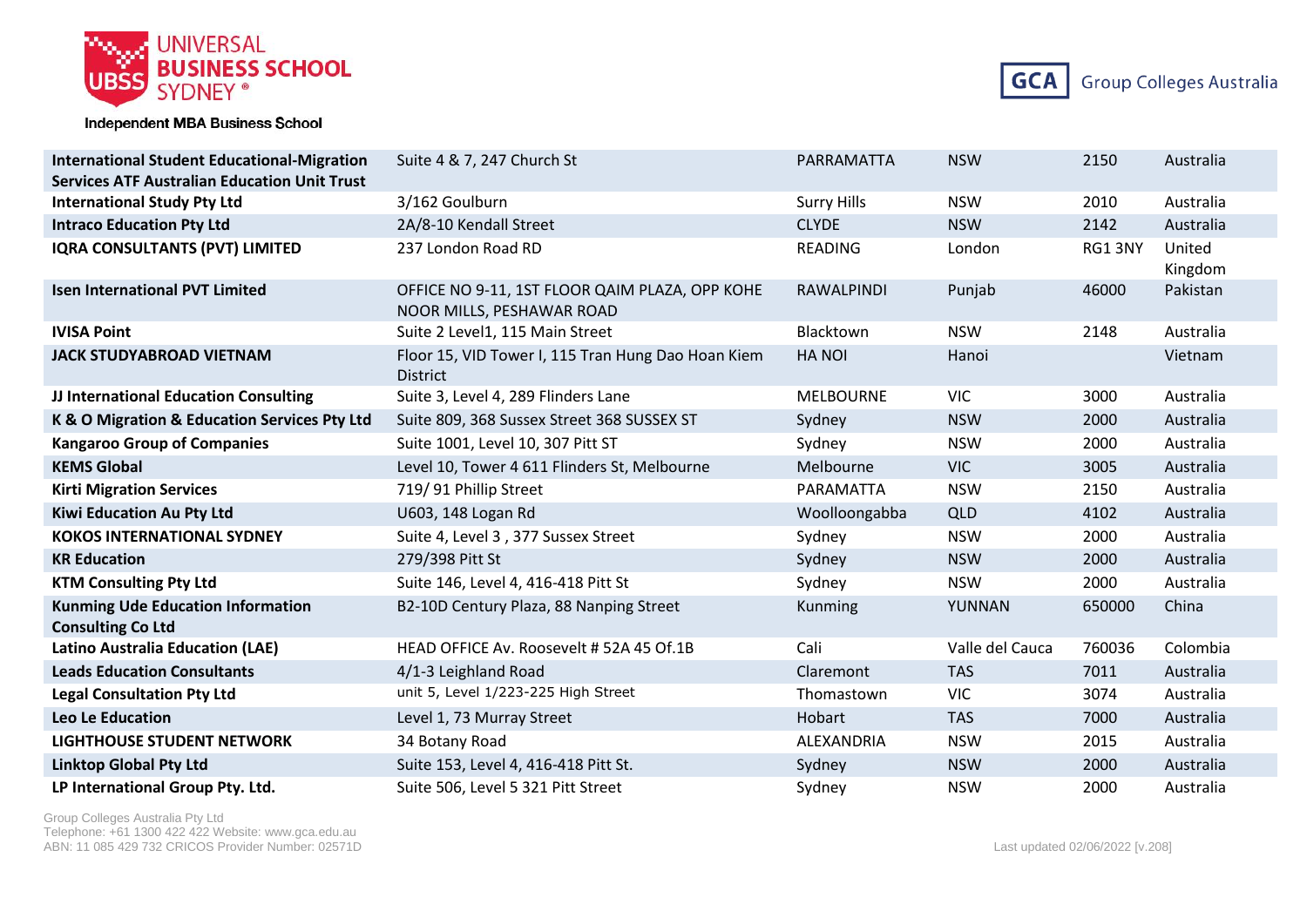



| <b>LT Education Pty Ltd</b>                                             | Suite 1901, Level 19, 233 Castlereagh St                   | Sydney                         | <b>NSW</b> | 2000   | Australia |
|-------------------------------------------------------------------------|------------------------------------------------------------|--------------------------------|------------|--------|-----------|
| <b>MAAN INTERNATIONAL (MI EDUCATION)</b>                                | Suite 2, Level 2, 251-253 Elizabeth ST                     | Sydney                         | <b>NSW</b> | 2000   | Australia |
| <b>Macro (National Consultant for International</b>                     | 1st Floor, Plot-FL-4/20, Block 5, Gulshan-e-Iqbal          | Karachi                        | Karachi    | 75500  | Pakistan  |
| <b>Education</b> )                                                      | (Beside Mr Burger),                                        |                                |            |        |           |
| <b>MAHI VISA SERVICES PTY LTD</b>                                       | Unit 111 22/30 Wallace Avenue                              | Point Cook                     | <b>VIC</b> | 3030   | Australia |
| <b>Mandala Consultancy</b>                                              | Suite 1307A, Level 13, 327 Pitt Street                     | Sydney                         | <b>NSW</b> | 2000   | Australia |
| <b>Marwaha Overseas Pty Ltd</b>                                         | SUITE 7-E, LEVEL 5,1 ELIZABETH ST                          | <b>MELBOURNE</b>               | <b>VIC</b> | 3000   | Australia |
| <b>Masterpiece Education &amp; Visa Centre Pty Ltd</b>                  | Suite 1341, Level 13, 2 Park Street                        | Sydney                         | <b>NSW</b> | 2000   | Australia |
| <b>Mate Education Group Pty Ltd</b>                                     | Level 4/155 Queen Street                                   | <b>Brisbane</b>                | QLD        | 4000   | Australia |
| McKkr's TAFE Training Pvt Ltd - India (McKkr's                          | Level 1, Building B1, Safal Profitaire, Prahladnagar       | Ahmedabad                      | Gujarat    | 380015 | India     |
| <b>Pty Ltd - Australia)</b>                                             |                                                            |                                |            |        |           |
| <b>MEA Consultancy Pty Ltd</b>                                          | Level 2, 250 Queen ST                                      | <b>MELBOURNE</b>               | <b>VIC</b> | 3000   | Australia |
| <b>Mellink</b>                                                          | LEVEL 1, 29A LEEDS Street                                  | <b>FOOTSCRAY</b>               | <b>VIC</b> | 3011   | Australia |
| <b>Meraj International</b>                                              | 35/B HBFC, A-Block,                                        | Faisal Town,                   | Lahore     | 54000  | Pakistan  |
| <b>Meritocracy Consultancy Services</b>                                 | 11 Medlock ST                                              | <b>RIVERSTONE</b>              | <b>NSW</b> | 2765   | Australia |
| <b>MH</b> International                                                 | MH International Almumtaz Plaza, Mujahid Road              | Sialkot                        | Punjab     | 51310  | Pakistan  |
| <b>Migration Advsiory Services Pty Ltd</b>                              | Suite 10, 96-98 Wigram Street                              | Harris Park                    | <b>NSW</b> | 2150   | Australia |
| <b>Migration Corp Australia Pty Ltd</b>                                 | suite 1A, 40 Raymond street                                | <b>BLACKTOWN</b>               | <b>NSW</b> | 2200   | Australia |
| <b>MIGRATION WORLDWIDE</b>                                              | 3 Ironwood DR                                              | POINT COOK                     | <b>VIC</b> | 3030   | Australia |
| <b>Mirza Farrukh Baig</b>                                               | Suite-103, Silver Trade Tower, Block 13A, ST               | GULSHAN-E-IQBAL<br>Sindh 75300 | Punjab     | 75300  | Pakistan  |
| <b>Monkey King Migration and Education</b><br><b>Services Melbourne</b> | Level 11, 230 Collins St                                   | Melbourne                      | <b>VIC</b> | 3000   | Australia |
| Monkey King Student Service Center P/L                                  | Level 7, 309 Pitt Street                                   | Sydney                         | <b>NSW</b> | 2000   | Australia |
| <b>Moon International Pak PVT Ltd</b>                                   | E-133 BLOCK B GULSHAN-E-JAMAL RASHID MINHAS<br><b>ROAD</b> | <b>KARACHI</b>                 | Karachi    | 75400  | Pakistan  |
| <b>Moz Visa Services</b>                                                | Suite G.02C 46-50 Kent RD                                  | <b>MASCOT</b>                  | <b>NSW</b> | 2020   | Australia |
| <b>MS GLOBAL EDUCATIONAL CONSULTANTS</b>                                | <b>SUIT 4 85A HALDON STREET</b>                            | LAKEMBLA                       | <b>NSW</b> | 2195   | Australia |
| <b>My Story Abroad Education Consultancy</b>                            | A-301, Ananya Complex, Akshar Chowk, OP Road               | Vadodara                       | Gujarat    | 390020 | India     |

Group Colleges Australia Pty Ltd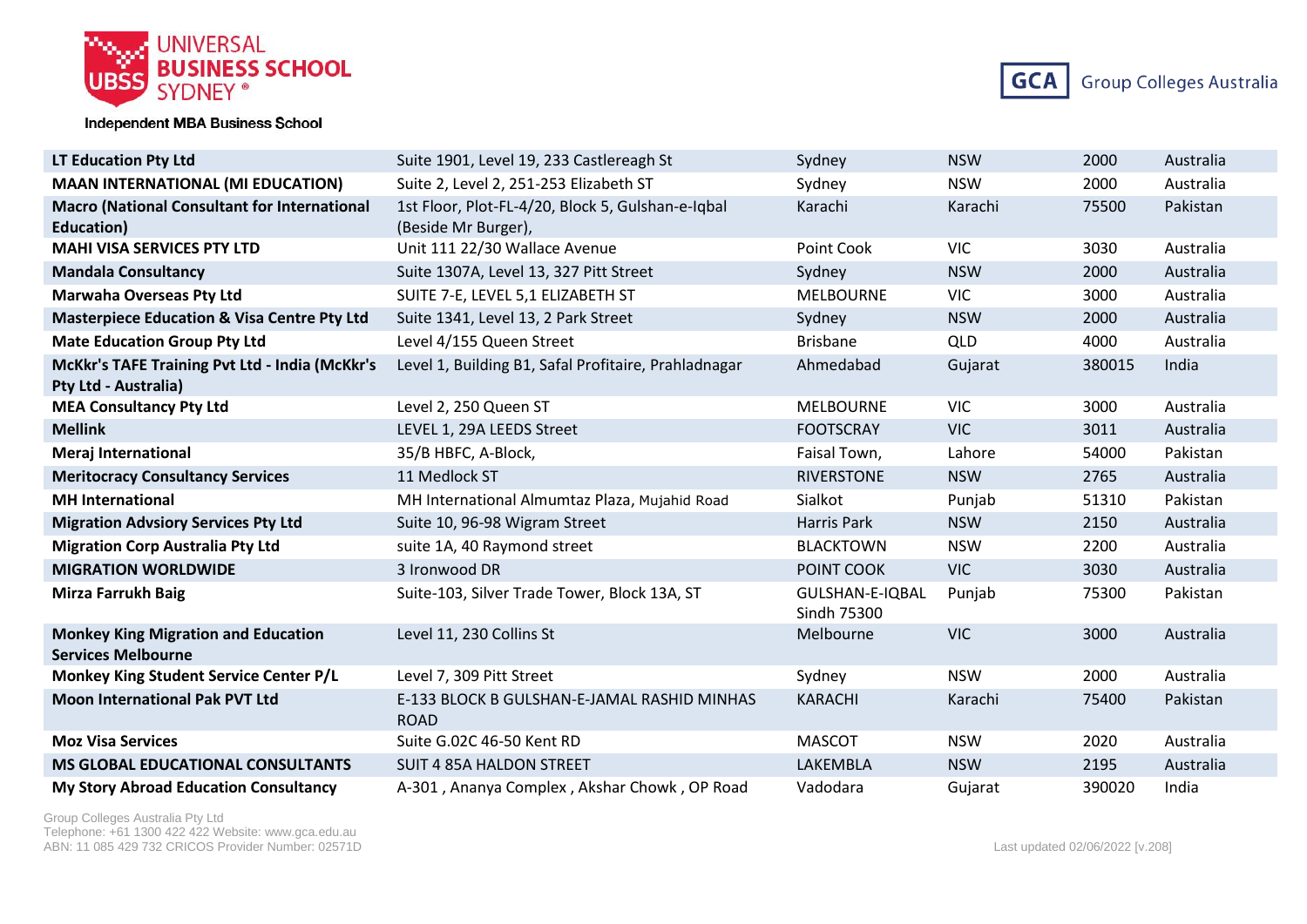



| <b>MY VISA GUIDE</b>                                                       | SUITE 316, LEVEL 3, 530, LITTLE COLLINS STREET                            | Melbourne        | <b>VIC</b>  | 3000   | Australia   |
|----------------------------------------------------------------------------|---------------------------------------------------------------------------|------------------|-------------|--------|-------------|
| <b>MYAUSVISA PTY LTD</b>                                                   | Level 2 Suite 216, 368 Sussex Street                                      | Sydney           | <b>NSW</b>  | 2000   | Australia   |
| <b>MyQual International Education Consulting</b>                           | Suite 1305, Level 13 99 Bathurst Street                                   | Sydney           | <b>NSW</b>  | 2000   | Australia   |
| <b>Naman International Studies Consultants</b>                             | Sco 405, 2nd Floor Mughal Canal Karnal                                    | Haryana          | Haryana     | 132001 | India       |
| <b>Navigators Overseas</b>                                                 | Unit 3/162, Hilton St                                                     | Glenroy          | <b>VIC</b>  | 3046   | Australia   |
| <b>Needs Consulting Services Pty Ltd</b>                                   | Suite 33, Level 3, 181 Church Street                                      | Parramatta       | <b>NSW</b>  | 2000   | Australia   |
| <b>NEPCOMS SERVICES</b>                                                    | Suite 401, Level 4, 276 Pitt St                                           | Sydney           | <b>NSW</b>  | 2000   | Australia   |
| <b>Nepoz Education Consulting Pty Ltd</b>                                  | Suite 103, Level 1/332 Pitt St                                            | Sydney           | <b>NSW</b>  | 2000   | Australia   |
| <b>NET TECH EDUCATIONAL CONSULTANTS</b>                                    | B-5 Shelezone Center Block 15 Gulshan Iqbal                               | <b>SIND</b>      | <b>SIND</b> | 71000  | Pakistan    |
| <b>New Century Global Education &amp; Immigration</b>                      | SUITE 701, 97-99 Bathurst Street                                          | Sydney           | <b>NSW</b>  | 2000   | Australia   |
| <b>New City International Migration and</b>                                | SUITE 407, 83 YORK Street                                                 | Sydney           | <b>NSW</b>  | 2000   | Australia   |
| <b>Education Center</b>                                                    |                                                                           |                  |             |        |             |
| <b>New Edge Consultancy Pty Ltd</b>                                        | Suite 4, Level 8, 99 York St                                              | Sydney           | <b>NSW</b>  | 2000   | Australia   |
| New Field Education Group Pty Ltd (NSW-                                    | Suite 2103, Level 21 31 Market Street                                     | Sydney           | <b>NSW</b>  | 2000   | Australia   |
| <b>Head Office)</b>                                                        |                                                                           |                  |             |        |             |
| <b>New Fountains Pty Ltd</b>                                               | SUITE 403, LEVEL 4, 299 SUSSEX                                            | Sydney           | <b>NSW</b>  | 2000   | Australia   |
| <b>New Oriental Vision Overseas Consulting</b><br><b>Australia Pty Ltd</b> | Suite 603, Level 6, 280 Pitt St                                           | Sydney           | <b>NSW</b>  | 2000   | Australia   |
| <b>New World Education</b>                                                 | SCB Building, Level 7, 242 Cong Quynh St Pham Ngu<br>Lao Ward, District 1 | <b>HCMC</b>      | <b>HCMC</b> |        | Vietnam     |
| <b>New Zealand Educational Assistance Limited</b>                          | Level 9-D, Albert Street                                                  | Auckland         | Auckland    | 1010   | New Zealand |
| <b>Newland Education and Migration Centre</b>                              | 507/377-383 Sussex                                                        | Sydney           | <b>NSW</b>  | 2000   | Australia   |
| <b>Newpoint Migration and Education</b>                                    | Suite 710, 25-29 Dixon St                                                 | <b>HAYMARKET</b> | <b>NSW</b>  | 2000   | Australia   |
| <b>NewStars Education Counselors Pty Ltd</b>                               | Level 7 263 Clarence                                                      | Sydney           | <b>NSW</b>  | 2000   | Australia   |
| <b>NEXCO CONSULTANTS PTY LTD</b>                                           | Level 2, 20 Macquarie St                                                  | PARRAMATTA       | <b>NSW</b>  | 2150   | Australia   |
| <b>Nexsus Educational Consultancy &amp;</b>                                | Dilli Bazaar Rd                                                           | PUTALISADAK      | Kathmandu   |        | Nepal       |
| <b>Immigration Services Pvt Ltd</b><br><b>Nhat Anh Co Ltd</b>              | 112 Tan Trang Street Ward 9, Tan Binh District                            | <b>HCMC</b>      | <b>HCMC</b> |        | Vietnam     |
|                                                                            |                                                                           |                  |             |        |             |
| <b>Nish Migration Pty Ltd</b>                                              | 61 Geranium Street                                                        | Marsden Park     | <b>NSW</b>  | 2765   | Australia   |

Group Colleges Australia Pty Ltd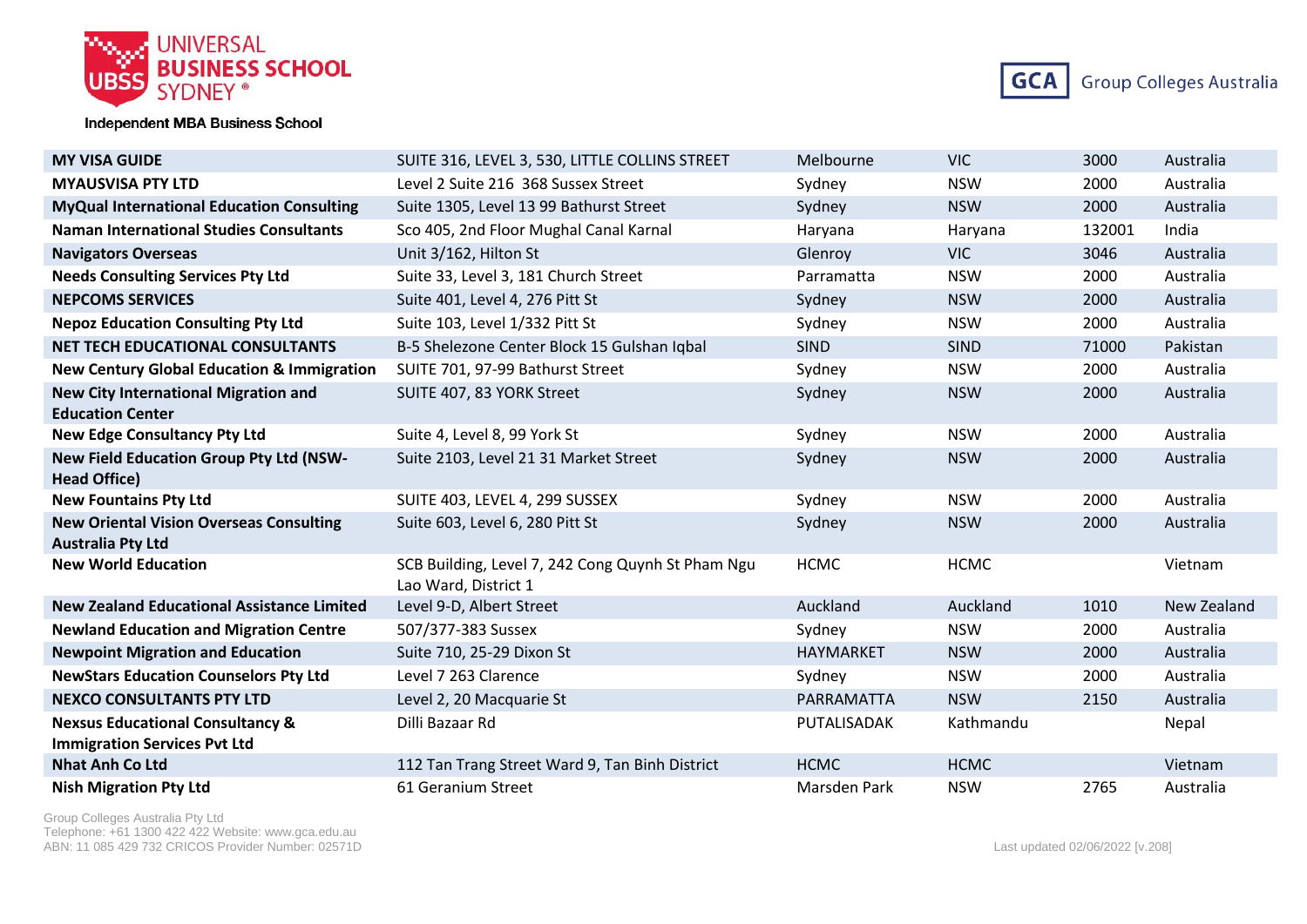



| <b>NRI MIGRATION SERVICES</b>                                        | Suite 4/2 - 6 Kendall St                       | <b>HARRIS PARK</b> | <b>NSW</b> | 2150  | Australia |
|----------------------------------------------------------------------|------------------------------------------------|--------------------|------------|-------|-----------|
| <b>Oasis Education Pty Ltd</b>                                       | Suite 403, Level 4, 368 Sussex ST              | Sydney             | <b>NSW</b> | 2000  | Australia |
| <b>OCEANIA EDUCATION SOLUTIONS</b>                                   | Suite 308, 379-383 Pitt Street                 | Sydney             | <b>NSW</b> | 2000  | Australia |
| <b>OM Education &amp; Migration Services</b>                         | 100 Herbert Street                             | Northcote          | <b>VIC</b> | 3070  | Australia |
| <b>One Career</b>                                                    | Suite 103, Level 1, 661 George Street          | Haymarket          | <b>NSW</b> | 2000  | Australia |
| <b>Onecallsolution</b>                                               | 6/13 Hunter Street                             | PARRAMATTA         | <b>NSW</b> | 2150  | Australia |
| <b>Online International Education Services</b>                       | Unit 6/ 94 Sproule Street                      | Lakemba            | <b>NSW</b> | 2195  | Australia |
| <b>OnTrack Visa &amp; Migration Services Pty Ltd</b>                 | Eclipse Tower, Level 15, 60 Station Street     | PARRAMATTA         | <b>NSW</b> | 2150  | Australia |
| <b>OPEN 4 &amp; CO PTY LTD</b>                                       | Level 21 / 207 Kent St.                        | Sydney             | <b>NSW</b> | 2000  | Australia |
| <b>OPT Consulting Group Pty Ltd</b>                                  | 703/50 Clarence Street                         | Sydney             | <b>NSW</b> | 2000  | Australia |
| <b>Optimus Global Educational Consultancy Pvt</b><br>Ltd             | Dillibazar Height                              | Kathmandu          | Kathmandu  | 0000  | Nepal     |
| <b>OSEC Pty Ltd</b>                                                  | Suite 4, 26A THE BOULEVARDE ST                 | <b>STRATHFIELD</b> | <b>NSW</b> | 2135  | Australia |
| <b>OVERSEAS EDUCATION &amp; CAREER</b><br><b>CONSULTANTS PTY LTD</b> | SUITE 507, LEVEL 5, 55 SWANSTON STREE          | Melbourne          | <b>VIC</b> | 3000  |           |
| <b>Overseas Student Help Services Pty Ltd</b>                        | Suite 4, Level 4, 1 Hobart Place               | Canberra           | <b>ACT</b> | 2601  | Australia |
| <b>OZ CAREER GURUS</b>                                               | 54A Main Rd                                    | Moonah             | <b>TAS</b> | 7009  | Australia |
| <b>Oz Pacific Group Pty Ltd</b>                                      | 181 Church Street Level 3, Suite 33            | Parramatta         | <b>NSW</b> | 2150  | Australia |
| P R EDUCATION SOLUTION PTY LTD                                       | Suite 3A, 22 Horwood Place                     | PARRAMATTA         | <b>NSW</b> | 2150  | Australia |
| <b>Pace Success Pty Ltd</b>                                          | Level 15, Suite 1502, 97-99 Bathurst ST        | Sydney             | <b>NSW</b> | 2000  | Australia |
| <b>PARAGON EDUCATION GROUP PTY LTD</b>                               | Level 5,125 Swanston Street                    | Melbourne          | VIC        | 3000  | Australia |
| <b>PATHFINDERS INTERNATIONAL EDUCATION</b><br><b>PTY LTD</b>         | 513/368 SUSSEX                                 | Sydney             | <b>NSW</b> | 2000  | Australia |
| PATHWAY EDUCATION AND VISA SERVICES                                  | Level 5, Suite 5.14, 365 Little Collins Street | Melbourne          | <b>VIC</b> | 3000  | Australia |
| <b>Perspective Migration &amp; Education</b><br>Consultancy          | Suite 33, L8, 66 Goulburn St                   | Sydney             | <b>NSW</b> | 2000  | Australia |
| <b>PIML Education &amp; Immigration Consultants</b>                  | Near Aleene Centre Bhimber Road                | Gujrat             | Punjab     | 50700 | Pakistan  |
| <b>PLANET IMMIGRATION AND EDUCATION</b><br><b>CONSULTANCY</b>        | 304-308 Chapel Rd South Road                   | <b>BANKSTOWN</b>   | <b>NSW</b> | 2200  | Australia |

Group Colleges Australia Pty Ltd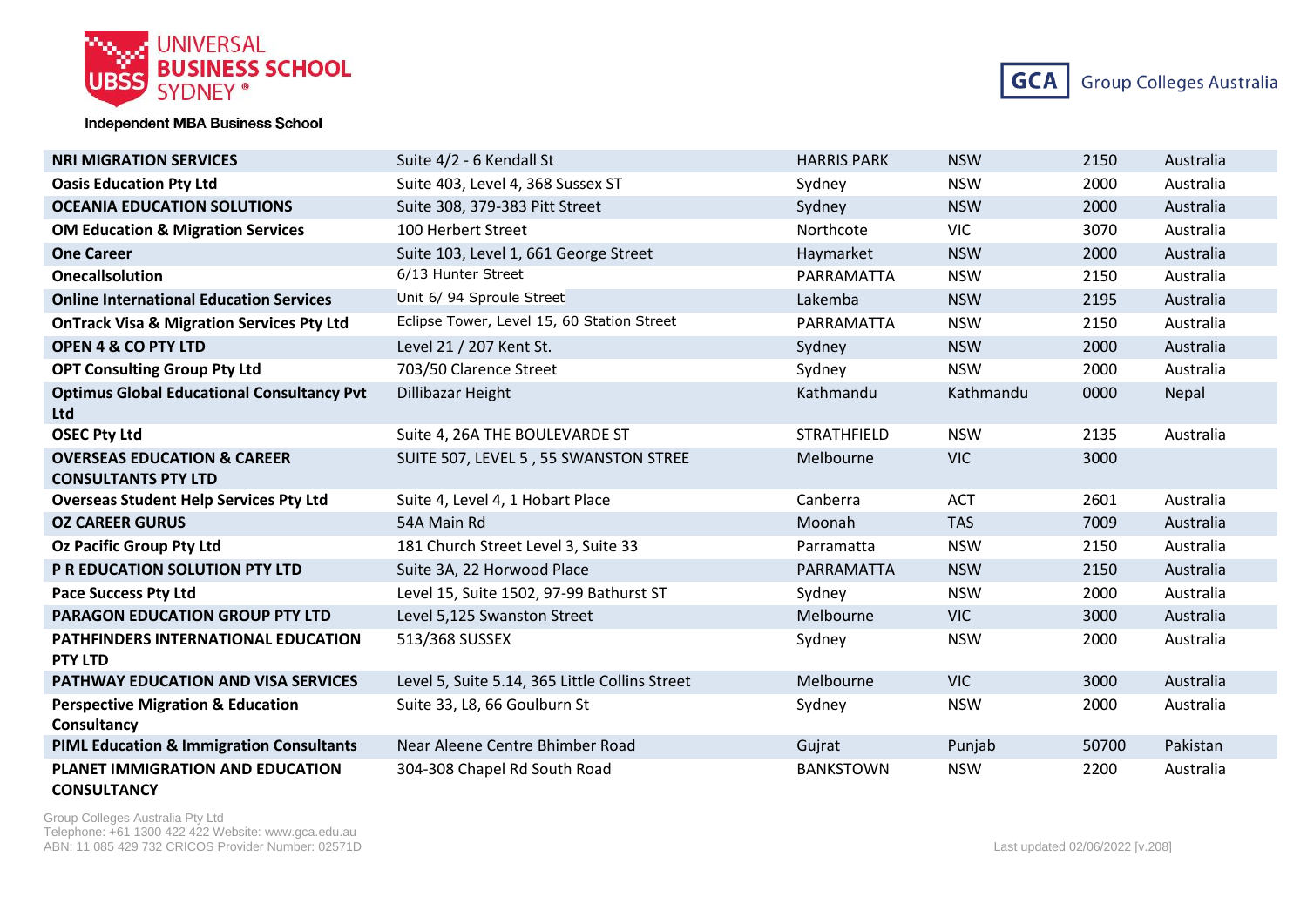



| <b>Popular Education</b>                                     | 28 Harbour Street                                      | Sydney            | <b>NSW</b>       | 2000   | Australia   |
|--------------------------------------------------------------|--------------------------------------------------------|-------------------|------------------|--------|-------------|
| <b>Possible International Educational</b>                    | Suite 202, Level 2, 309 Pitt street                    | Sydney            | <b>NSW</b>       | 2000   | Australia   |
| <b>Consultancy PTY LTD</b>                                   |                                                        |                   |                  |        |             |
| <b>PR Information Services For Migration</b>                 | 701/370 Pitt Street                                    | Sydney            | <b>NSW</b>       | 2000   | Australia   |
| <b>Primary Visa Assistance Services</b>                      | C3, Sandra Mall, Sandra St                             | Angeles City      | PAMPANGA         | 2009   | Philippines |
| <b>Prime Foreign Education Consultant Pty Ltd</b>            | Level 3, 478 George street                             | Sydney            | <b>NSW</b>       | 2000   | Australia   |
| <b>Primo Education &amp; Visa Services</b>                   | Suite 27, level 3, 301 Castlereagh St                  | Sydney            | <b>NSW</b>       | 2000   | Australia   |
| <b>Professional Visa and Education Services</b>              | Suite 702, Level 7/83 York Street                      | Sydney            | <b>NSW</b>       | 2000   | Australia   |
| <b>Profound Services Pty Ltd</b>                             | Suite 607A, 250 Pitt St                                | Sydney            | <b>NSW</b>       | 2000   | Australia   |
| <b>Progress Study Consultancy - Jakarta</b>                  | Level 3, COSA Building Jl. Tomang Raya no 70, Tomang   | Jakarta           | Jakarta          | 11430  | Indonesia   |
| <b>Progress Study Consultancy - Sydney</b>                   | Suite 503 Level 5, 379-383 Pitt St                     | Sydney            | <b>NSW</b>       | 2000   | Australia   |
| <b>PROMISE SERVICES</b>                                      | Suite 20, 125 Main St                                  | <b>BLACKTOWN</b>  | <b>NSW</b>       | 2148   | Australia   |
| <b>Prudential International Education Services</b>           | Level 2, Suit 21, 301 Castlereagh Street,              | Sydney            | <b>NSW</b>       | 2000   | Australia   |
| <b>Qualify Me!</b>                                           | 70 Parramatta Rd                                       | Croydon           | <b>NSW</b>       | 2132   | Australia   |
| R Global T/A Perficient Education and Visa                   | Suite G03, Building B/247 King Street                  | <b>MASCOT</b>     | <b>NSW</b>       | 2020   | Australia   |
| <b>Services</b>                                              |                                                        |                   |                  |        |             |
| <b>Rapid Career Consultancy Pty Ltd</b>                      | Suite1, 2-14 Station Place                             | Werribee          | <b>VIC</b>       | 3030   | Australia   |
| Redland Education & Immigration Consultants 23a White Street |                                                        | Parkdale          | <b>VIC</b>       | 3195   | Australia   |
| Pty Ltd                                                      |                                                        |                   |                  |        |             |
| <b>Reliable Education Consultants Pty. Ltd.</b>              | Suite 7, Level 2, 24 Main St.                          | <b>BLACKTOWN</b>  | <b>NSW</b>       | 2148   | Australia   |
| <b>Respon Global Consultancy Pty Ltd</b>                     | suite 309/405 sussex                                   | Sydney            | <b>NSW</b>       | 2000   | Australia   |
| <b>REX EDUCATION</b>                                         | Level 3, 331 Ly Thuong Kiet, Ward 7, Tan Binh District | Ho Chi Minh City  | Ho Chi Minh City | 700000 | Vietnam     |
| <b>Right &amp; Associates Pty Ltd</b>                        | Suite 203 Level 2 78 Liverpool Street                  | Sydney            | <b>NSW</b>       | 2000   | Australia   |
| <b>Right Academics Education Consultants</b>                 | 6 Kimba Circuit                                        | Truganina         | <b>VIC</b>       | 3029   | Australia   |
| <b>Rightway Education and Services (Vietnam)</b>             | Level 1, 90-92 Dinh Tien Hoang St, Da Kao Ward,        | <b>HCMC</b>       | <b>HCMC</b>      |        | Vietnam     |
| (Ho Chi Minh)                                                | District 1                                             |                   |                  |        |             |
| Roots Education Consultant Pty. Ltd.                         | Suit 1/ Level 2 Station Arcade, 24 Main Street         | <b>BLACKTOWN</b>  | <b>NSW</b>       | 2148   | Australia   |
| Rose Consultants - Lahore (HO)                               | Suite # 2, First Floor, Umer Plaza 675 Umer Block      | Allama Iqbal Town | Lahore           | 54500  | Pakistan    |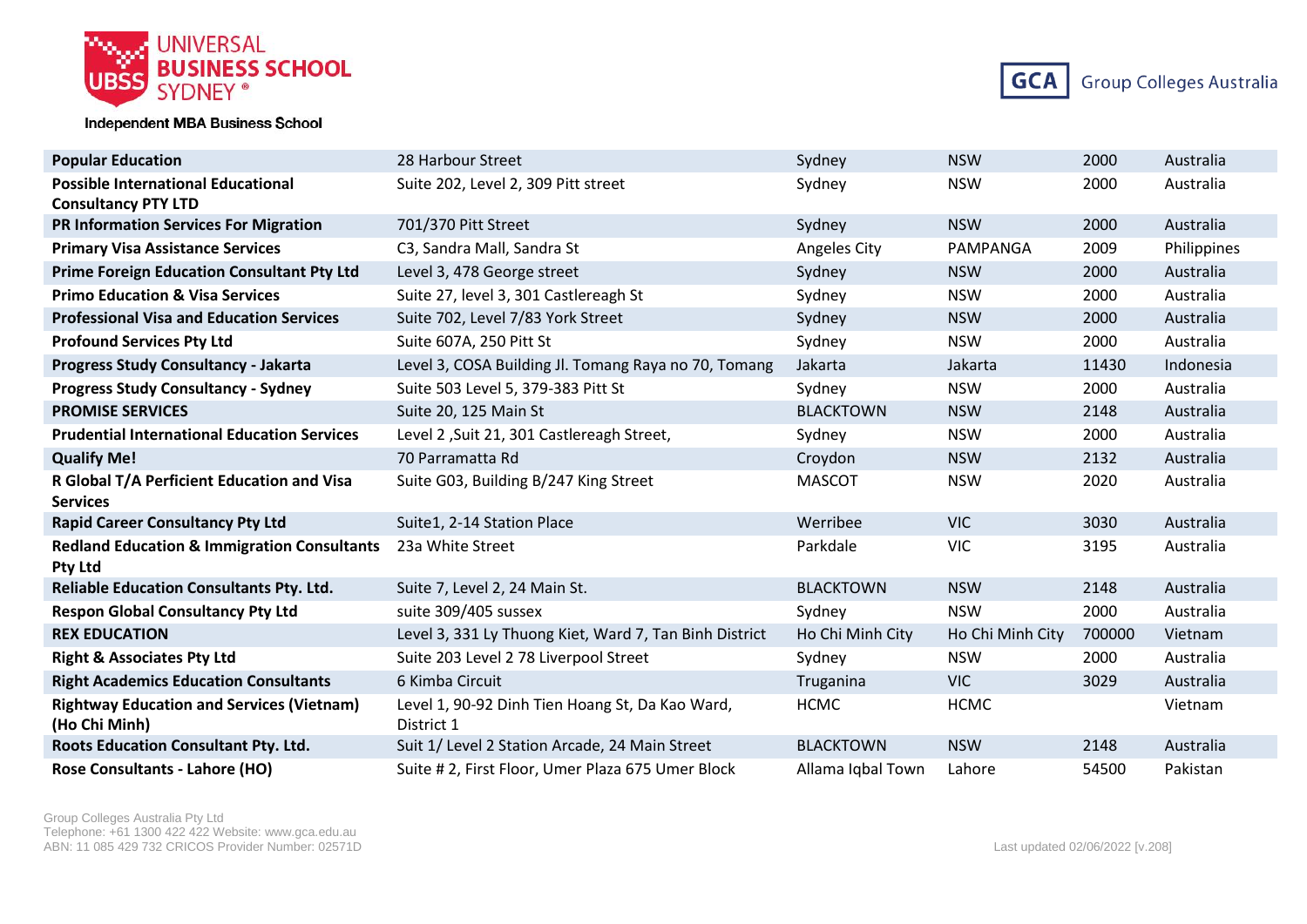



| <b>Routes Overseas Consultants</b>                | Ward No.5 1st Floor Sheikh Heights                                 | <b>MANDI</b><br><b>BAHAUDDIN</b> | <b>PUNJAB</b>  | 50400  | Pakistan          |
|---------------------------------------------------|--------------------------------------------------------------------|----------------------------------|----------------|--------|-------------------|
| <b>Royal International Migration Consultants</b>  | 87 Wigram Street                                                   | Harris Park                      | <b>NSW</b>     | 2150   | Australia         |
| <b>S &amp; K INTERNATIONAL EDUCATION P/L</b>      | Ground floor, 138/1 IDEO Sathorn TAksin,                           | <b>KLONGSARN</b>                 | <b>BANGKOK</b> | 10600  | Thailand          |
| (subagent)                                        | Krungthonburi Road                                                 |                                  |                |        |                   |
| <b>S&amp;W Consulting Group Melbourne Pty Ltd</b> | Level 12, 356 Collins ST                                           | Melbourne                        | <b>VIC</b>     | 3000   | Australia         |
| <b>S&amp;W consulting Group SYD</b>               | Leve 7, 117 York ST                                                | Sydney                           | <b>NSW</b>     | 2000   | Australia         |
| <b>Sango Group Pty Ltd</b>                        | Suite 902, 46 Market St                                            | Sydney                           | <b>NSW</b>     | 2000   | Australia         |
| <b>Sanguine Migration and Education Services</b>  | Office 248, 525 Collins Street, Rialto West Podium,<br>Mezzanine 2 | Melbourne                        | <b>VIC</b>     | 3000   | Australia         |
| <b>Scholar Hub Pty Ltd</b>                        | 802/50 Clarence street                                             | Sydney                           | <b>NSW</b>     | 2000   | Australia         |
| <b>Shangrila Education</b>                        | Suite 1216, Level 12, 87-89 Liverpool St                           | Sydney                           | <b>NSW</b>     | 2000   | Australia         |
| <b>Silverlining Education</b>                     | Unit 45/46-50 John St                                              | <b>LIDCOMBE</b>                  | <b>NSW</b>     | 2141   | Australia         |
| <b>SINOAH GROUP PTY LTD</b>                       | Suite 46, Level 7, 591 George St                                   | Sydney                           | <b>NSW</b>     | 2000   | Australia         |
| Sino-Australia International Service Pty Ltd      | Suite 1401/370 Pitt                                                | Sydney                           | <b>NSW</b>     | 2000   | Australia         |
| <b>Skill Visa Services</b>                        | 3/71A Macquarie Street                                             | Parramatta                       | <b>NSW</b>     | 2150   | Australia         |
| <b>SMART STUDY</b>                                | SMART STUDY TOWER, S.C.O. 24, MODEL TOWN<br><b>EXTENSION</b>       | LUDHIANA                         | <b>PUNJAB</b>  | 141002 | India             |
| <b>SMART STUDY AUSTRALIA</b>                      | Suite 507, Level 5 321 Pitt Street                                 | Sydney                           | <b>NSW</b>     | 2000   | Australia         |
| Sprout Oceania Pty Ltd T/A iStudy Hub             | 3A 111 Best Road                                                   | Seven Hills                      | <b>NSW</b>     | 2147   | Australia         |
| <b>STANLEY IMMIGRATION &amp; LAW PTY LTD</b>      | Suite 503 1-5 Railway Street                                       | <b>CHATSWOOD</b>                 | <b>NSW</b>     | 2067   | Australia         |
| <b>START EDUCATION CENTRE</b>                     | Unit 1005, Level 10, 946 Rama IV Road Silom Bangrak                | <b>BANGKOK</b>                   | Bangkok        | 10500  | Thailand          |
| Step by Step Investment & Consultancy             | 276 Flinders ST                                                    | <b>MELBOURNE</b>                 | <b>VIC</b>     | 3000   | Australia         |
| <b>Student Agency</b>                             | Namesti Svobody 17                                                 | <b>Brno</b>                      | <b>Brno</b>    | 60200  | Czech<br>Republic |
| <b>Student Consultancy Network (SCN)</b>          | Office No. 17th, 2nd Floor Al-Behbood Plaza The Mall               | Wah cantt, Tehsil<br>Taxila      | Punjab         | N/A    | Pakistan          |
| <b>Student Guide Australia</b>                    | Level 40/140 William Street                                        | Melbourne                        | <b>VIC</b>     | 3000   | Australia         |
| <b>Students Solution Centre</b>                   | Suite 1214, Level 12 87-89 Liverpool St.                           | Sydney                           | <b>NSW</b>     | 2000   | Australia         |

Group Colleges Australia Pty Ltd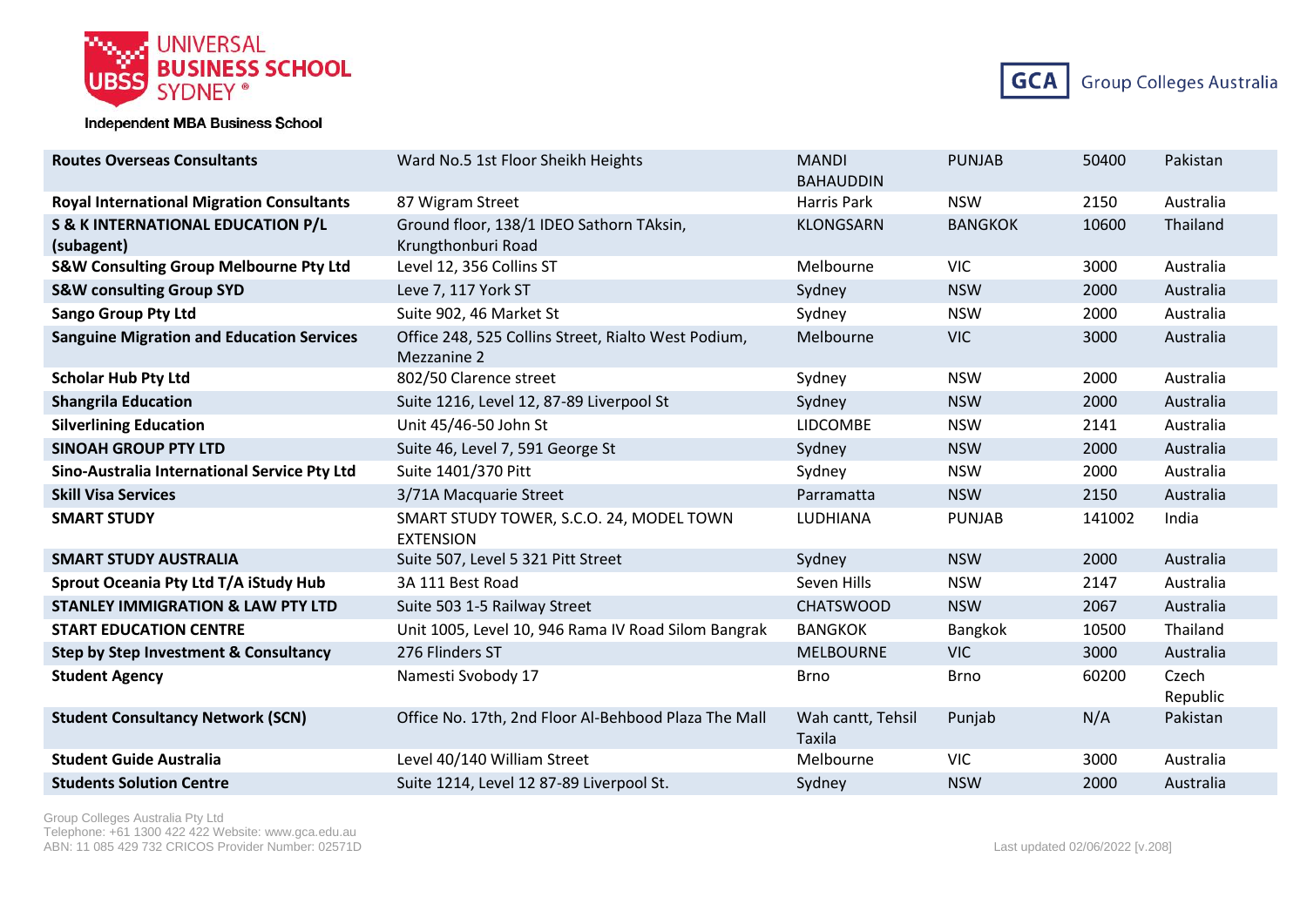



| <b>Studi Griya Utama</b>                                         | 106 / 242 Elizabeth street 2010                                 | <b>Surry Hills</b>    | <b>NSW</b>       | 2010   | Australia |
|------------------------------------------------------------------|-----------------------------------------------------------------|-----------------------|------------------|--------|-----------|
| <b>Study Choice Australia</b>                                    | Suite 1, 52 Spring St                                           | <b>Bondi Junction</b> | <b>NSW</b>       | 2022   | Australia |
| <b>STUDY INTERNATIONAL</b>                                       | Suite 99, Level 4 515 Kent St                                   | Sydney                | <b>NSW</b>       | 2000   | Australia |
| <b>Study plus Migration and Education</b>                        | 159-179 Church Street                                           | PARRAMATTA            | <b>NSW</b>       | 2150   | Australia |
| <b>Study World Migration</b>                                     | Suite 3, 12 Auburn Road                                         | Auburn                | <b>NSW</b>       | 2144   | Australia |
| <b>Study-Care Education Consultancy &amp;</b>                    | Suite 55, level 8, 301 Castlereagh street                       | Sydney                | <b>NSW</b>       | 2000   | Australia |
| <b>Marketing</b><br><b>STUDYLINK</b>                             | 219 bis Nguyen Thi Minh Khai St District 1, Ho Chi<br>Minh City | Ho Chi Minh           | Ho Chi Minh City |        | Vietnam   |
| <b>STUDYNET PTY LTD</b>                                          | Level 3, Suite 304 370 Pitt St                                  | Sydney                | <b>NSW</b>       | 2000   | Australia |
| <b>Suave Consultants (Melbourne)</b>                             | 505 Robbo PDE                                                   | <b>NORTH COTE</b>     | <b>VIC</b>       | 3070   | Australia |
| <b>Suave Consultants Pty. Ltd.</b>                               | 505 Robbo PDE NORTH COTE                                        | <b>MELBOURNE</b>      | <b>VIC</b>       | 3070   | Australia |
| <b>Sub Continent Education Consultant</b>                        | 757 Punchbowl Road                                              | Punchbowl             | <b>NSW</b>       | 2196   | Australia |
| <b>SUCCESS EDUCATIONAL CONSULTANTS</b>                           | Suite 402, 48 George Street                                     | PARRAMATTA            | <b>NSW</b>       | 2150   | Australia |
| <b>Sunrise International Consulting Pty Ltd</b>                  | Suite 512, Level 5, 321 Pitt Street                             | Sydney                | <b>NSW</b>       | 2000   | Australia |
| <b>Swiss Edutech Australia Pty Ltd</b>                           | Suite 5, Level 8, 276 Flinders Street                           | Melbourne             | <b>VIC</b>       | 3000   | Australia |
| <b>Sydney Express Education Consultancy</b>                      | Suite 301, Level 3, 491 Kent St                                 | Sydney                | <b>NSW</b>       | 2000   | Australia |
| <b>Sydney International Student Consulting Pty</b><br><b>Ltd</b> | Suite 301, 39 Liverpool Street                                  | Sydney                | <b>NSW</b>       | 2000   | Australia |
| <b>Sydney Migration Partners</b>                                 | Suite 204, 683-689 George Street                                | HAYMARKET             | <b>NSW</b>       | 2000   | Australia |
| <b>Tagumpay Consulting &amp; Services</b>                        | 136 Bardia PDE                                                  | <b>HOLSWORTHY</b>     | <b>NSW</b>       | 2173   | Australia |
| <b>Target Consultancy</b>                                        | S.C.O 137-138, First Floor Sector - 8C                          | <b>MADHYA MARG</b>    | Chandigarh       | 160009 | India     |
| <b>TAYRONA CONSULTING PTY LTD</b>                                | 8/89 JONES ST,                                                  | <b>ULTIMO</b>         | <b>NSW</b>       | 2007   | Australia |
| <b>Team Consult Pty Ltd</b>                                      | Suite 504, Level 5, 321 Pitt St                                 | Sydney                | <b>NSW</b>       | 2000   | Australia |
| TEE SOLUTIONS PTY LTD                                            | Suite 388, 368 Sussex St                                        | Sydney                | <b>NSW</b>       | 2000   | Australia |
| <b>The Study Solution</b>                                        | Office No.512, Westland Trade Center, KECHS Society             | Karachi               | Karachi          | N/A    | Pakistan  |
| <b>Think First Educare Pty Ltd</b>                               | 1401, level 14, 22 Market Street                                | Sydney                | <b>NSW</b>       | 2000   | Australia |
| <b>TILICHO CONSULTING GROUP</b>                                  | SUITE 1003, LEVEL 10, 46 MARKET STREET                          | Sydney                | <b>NSW</b>       | 2000   | Australia |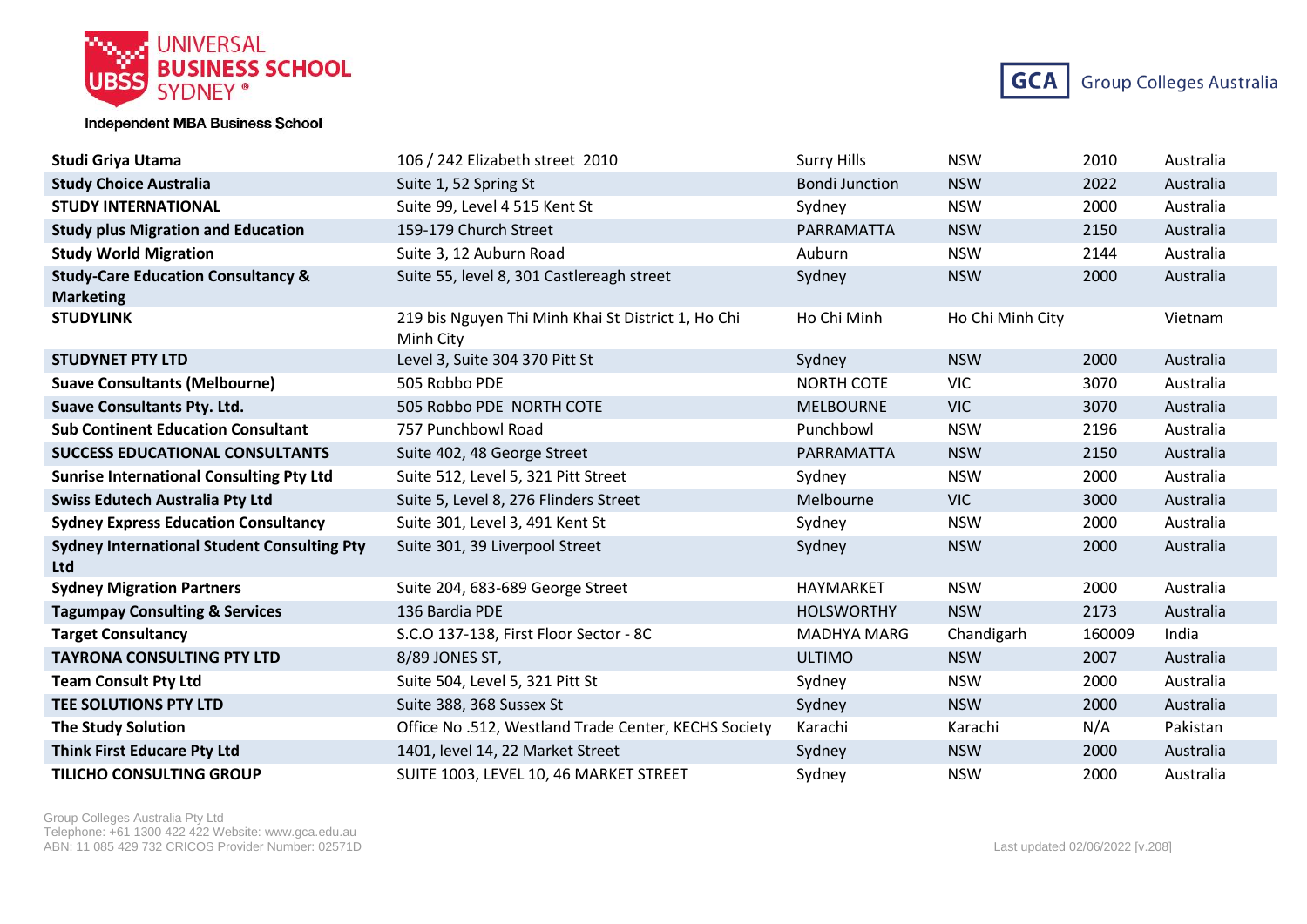



| <b>TMS Education Agency Joint Stock</b><br>Company/TMS                     | Floor 3, Vimeco Building E9, Pham Hung Road                                 | Trung Hoa Ward     | Hanoi       |        | Vietnam   |
|----------------------------------------------------------------------------|-----------------------------------------------------------------------------|--------------------|-------------|--------|-----------|
| <b>TNSS - T&amp;N SYDNEY INTERNATIONAL</b><br><b>EDUCATION CONSULTANCY</b> | Suite 5, 265 - 273 Illawarra Rd                                             | Marickville        | <b>NSW</b>  | 2204   | Australia |
| <b>TOPSELECT EDUCATION AND MIGRATION PTY</b><br><b>LTD</b>                 | 470 ST KILDA ROAD                                                           | Melbourne          | <b>VIC</b>  | 3000   | Australia |
| <b>UEPATH GLOBAL GROUP PTY LTD</b>                                         | Level 13, 2 Park St                                                         | Sydney             | <b>NSW</b>  | 2000   | Australia |
| <b>Unicorn Consultants</b>                                                 | Suite #101, First Floor, Commercial 1, Block-16,                            | Gulshan-e-Iqbal    | Sindh       | 75300  | Pakistan  |
| <b>Unicorn Global Visa Pty Ltd</b>                                         | Sutie 401, 2 Help St                                                        | Chatswood          | <b>NSW</b>  | 2067   | Australia |
| <b>UniLink Education</b>                                                   | Level 5, 55-57 Nguyen Van Giai St Da Kao Ward, Dist 1                       | <b>HCMC</b>        | <b>HCMC</b> |        | Vietnam   |
| <b>UNIQ TURN PTY. LTD</b>                                                  | Level 7, Suite 703, 370 Pitt St                                             | SYDNEY             | <b>NSW</b>  | 2000   | Australia |
| <b>Unique Education and Migration Services Pty</b><br><b>Ltd</b>           | Suite 209, 4 The Boulevarde                                                 | <b>STRATHFIELD</b> | <b>NSW</b>  | 2135   | Australia |
| <b>Universal Links</b>                                                     | Office No. 15, 3rd Floor, Majeed Plaza, Bank Road,<br>Saddar,               | Rawalpindi         | Punjab      |        | Pakistan  |
| <b>USTUDY PTY LTD</b>                                                      | Level 1, 131 Queen St                                                       | <b>MELBOURNE</b>   | <b>VIC</b>  | 3000   | Australia |
| V & L Associates (Maven Consulting Group)                                  | Suite 1, Level 2, 85 Queen Street                                           | <b>MELBOURNE</b>   | <b>VIC</b>  | 3000   | Australia |
| <b>V4U Australia</b>                                                       | Suite 14, Level 2, 27 hunter street                                         | Sydney             | <b>NSW</b>  | 2150   | Australia |
| <b>Vantage Education and Migration Worldwide</b>                           | Level 10, Tower 4, World Trade Center, 611 Flinders<br>Street               | Melbourne          | <b>VIC</b>  | 3005   | Australia |
| <b>VETA EDUCATION CONSULTANCY</b>                                          | Suite 102, 22 Market St                                                     | Sydney             | <b>NSW</b>  | 2000   | Australia |
| <b>VICPAK Consultancy Services</b>                                         | Level 1, 530 Little Collins Street                                          | Melbourne          | <b>VIC</b>  | 3000   | Australia |
| <b>VICTORY INTERNATIONAL STUDENTS</b><br><b>SUPPORT SERVICES PTY LTD</b>   | Suite 2, Level 1, 18 Flushcombe Rd                                          | <b>BLACKTOWN</b>   | <b>NSW</b>  | 2148   | Australia |
| <b>VIET IMMI PTY LTD</b>                                                   | Level 4, Suite 4.13, 365 Little Collins Street                              | Melbourne          | <b>VIC</b>  | 3000   | Australia |
| <b>Vietnam Grand Education Consultant</b><br><b>Company Limited</b>        | Building no. 3, 178/49 Thai Ha street, Trung Liet Ward,<br>Dong Da district | Ha Noi             | Ha Noi      | 100000 | Vietnam   |
| <b>VIETNAM INTELLECTUAL SERVICES CO.</b><br>(VISCO)                        | Floor 5, Gate B, D2 Building, Ba Dinh                                       | Ha Noi             | Ha Noi      | 100000 | Vietnam   |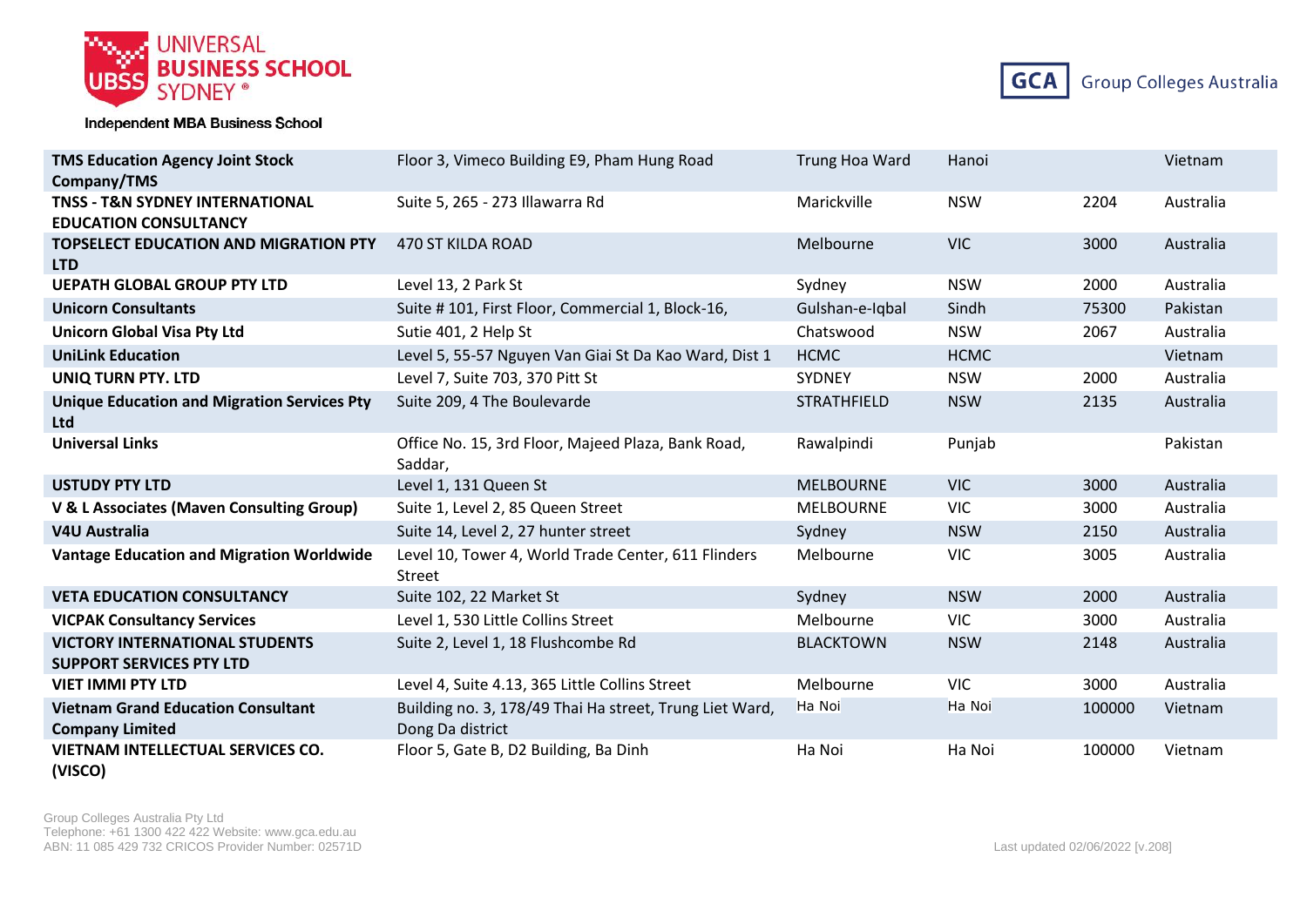



| <b>VIETNAM PROFESSIONAL CONSULTANCY</b><br><b>COMPANY (VNPC)</b>       | No. 111, Nguyen Binh Khiem Str., Dist 1 Tan An Ward                                         | <b>HCMC</b>      | <b>HCMC</b>      |        | Vietnam     |
|------------------------------------------------------------------------|---------------------------------------------------------------------------------------------|------------------|------------------|--------|-------------|
| <b>Viet's Choice Education and Immigration</b><br>Consultancy          | 108/69C Tran Quang Dieu Street Ward 14, District 3                                          | <b>HCMC</b>      | <b>HCMC</b>      |        | Vietnam     |
| <b>VISA AID IMMIGRATION &amp; EDUCATION</b><br><b>SERVICES PTY LTD</b> | 1414 / 530 Lilltle Collins St                                                               | Melbourne        | <b>VIC</b>       | 3000   | Australia   |
| <b>VISA AIDE EDUCATION GROUP</b>                                       | SUITE #B-1, 2ND FLOOR, ABC PLAZA BLOCK 13-B,<br><b>GULSHAN- E- IQBAL</b>                    | <b>KARACHI</b>   | Karachi          | 75300  | Pakistan    |
| <b>Visa Victory Pty Ltd</b>                                            | Suite 801, 109 Pitt                                                                         | Sydney           | <b>NSW</b>       | 2000   | Australia   |
| <b>Visainfo Pty Ltd</b>                                                | Suite 3A, Level 9, 428 George St                                                            | Sydney           | <b>NSW</b>       | 2000   | Australia   |
| <b>Visanet GLOBAL PTY LTD</b>                                          | Suite 203, Level 2, 332-336 Pitt St                                                         | Sydney           | <b>NSW</b>       | 2000   | Australia   |
| <b>Visas Simply Pty. Ltd.</b>                                          | Suite 1333, Level 13, Macquarie House, 167 Macquarie<br>Street                              | Sydney           | <b>NSW</b>       | 2000   | Australia   |
| <b>Visasmile International</b>                                         | 13 Cameo CCT                                                                                | Glenwood         | <b>NSW</b>       | 2768   | Australia   |
| <b>Vision Consultants (Australia) Pty Ltd</b>                          | Suite 7B Level 5, 1 Elizabeth Street                                                        | Melbourne        | <b>VIC</b>       | 3000   | Australia   |
| <b>Vision Consultants (India)</b>                                      | SCF-104 First Floor Chotti Baradari                                                         | Patiala          | Punjab           | 147001 | India       |
| <b>Vision First Consulting Group</b>                                   | Suite 411, 530 Little Collins Street                                                        | Melbourne        | <b>VIC</b>       | 3000   | Australia   |
| <b>Vision Overseas Group</b>                                           | 14/85 Mount Derrimut rd, Deer Park                                                          | <b>MELBOURNE</b> | <b>VIC</b>       | 3023   | Australia   |
| <b>Vision Oz Education Consultant</b>                                  | 4/36 Harris Street                                                                          | Harris Park      | <b>NSW</b>       | 2150   | Australia   |
| <b>Waterstone Consulting Pty Ltd</b>                                   | 9/1091 Stud Rd                                                                              | <b>ROWVILLE</b>  | <b>VIC</b>       | 3178   | Australia   |
| <b>WEST 1 Student Services</b>                                         | Suite 803, 307 Pitt St                                                                      | Sydney           | <b>NSW</b>       | 2000   | Australia   |
| <b>Western Education Consulting</b>                                    | Rom K.02.31, Kingston Bldg 223-223B Hoang Van Thu<br>Ward 8 Phu Nhuan Dist                  | Ho Chi Minh City | Ho Chi Minh City | 700000 | Vietnam     |
| <b>Western Enterprises</b>                                             | Suite No 11 2nd Floor, Al Ahmed Mansion Main<br>University Road, Gulshan E Iqbal Block 13-C | Karachi          | Karachi          | 75300  | Pakistan    |
| <b>WINNERS WORLD TRAVEL</b>                                            | Unit 145/2-4 Macquarie Road                                                                 | Auburn           | <b>NSW</b>       | 2144   | Australia   |
| <b>Wisemind Culture &amp; Education Pty Ltd</b>                        | Suite 53, 427-441 Victoria AVE                                                              | <b>CHATSWOOD</b> | <b>NSW</b>       | 2067   | Australia   |
| <b>World Class Consultants</b>                                         | Suite 693/585 Little Collins Street                                                         | Melbourne        | <b>VIC</b>       | 3000   | Australia   |
| <b>Worldconnect Consultancy Services Inc.</b>                          | 2nd Floor RRL Building, Capantawan                                                          | Legazpi City     | Albay            | 4500   | Philippines |

Group Colleges Australia Pty Ltd Telephone: +61 1300 422 422 Website: www.gca.edu.au ABN: 11 085 429 732 CRICOS Provider Number: 02571D Last updated 02/06/2022 [v.208]